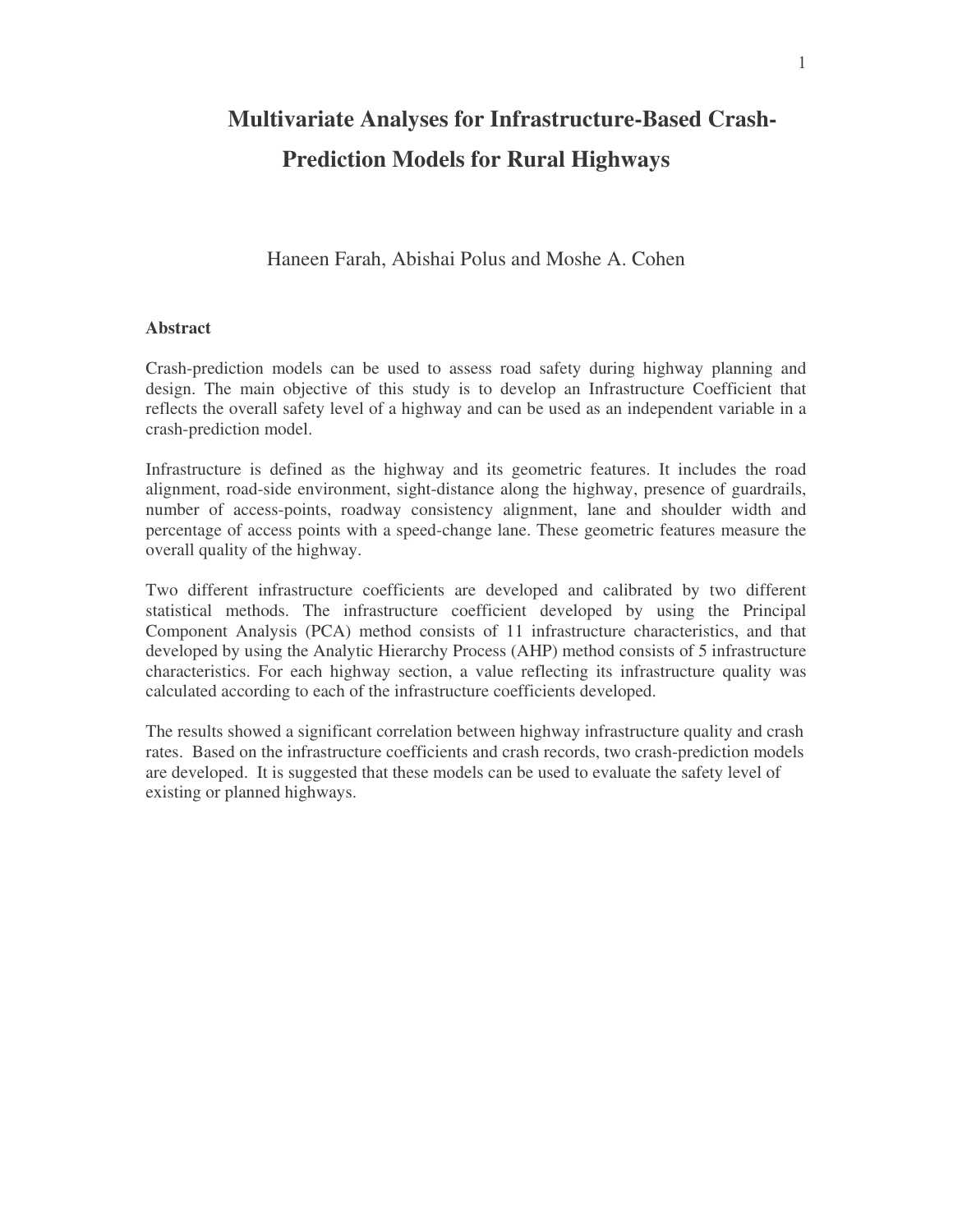#### **INTRODUCTION**

Crashes usually result from a combination of four contributing elements – the driver, the road, the vehicle, and the environment. Drivers are often involved in crashes because of their own errors, but also because they are affected by a combination of highway and/or vehicle elements. It is certainly not only the driver who bears responsibility for the occurrence of crashes. Henderson (1971) suggested that focusing too much on the driver as the cause of a crash often masked the ability to see other causes that could reduce crash rates and crash severity.

Crash-prediction models enable highway engineers to provide an estimate of expected crash frequency as a function of traffic volume and roadway infrastructure characteristics over a highway segment. Development of such estimates is a critical component in the consideration of safety in highway planning and design. Because of this wide variety of applications and important practical implications, crash modeling has attracted considerable research interest over the past four decades. Most of the previous work done on the development of crash prediction models concentrated on different regression methods, such as simple linear regression and generalized linear models, including Poisson and negative binomial regressions.

Joshua and Garber (1990) used simple linear regression and Poisson regression, with traffic and geometric characteristics as independent variables, to estimate truck accident rates. . Miaou et al. (1992) proposed a Poisson regression model to establish empirical relationships between truck crash rates and highway geometric and traffic data. Hadi et al. (1993), using data from the Florida Department of Transportation's Roadway Characteristics Inventory (RCI) system, developed a negative binomial (NB) regression model for accident rates on various types of rural and urban highways with different traffic levels.

Vogt and Bared (1998) employed both Poisson and negative binomial regressions to develop crash-prediction models for both two-lane road sections and three-legged and four-legged intersections. Later, Daniel et al. (2002) developed Poisson and negative binomial accidentprediction models for truck crashes on Route 1 in New Jersey. Karlaftis and Golias (2002) examined the relationship among rural (two-lane and multi-lane) road geometric characteristics, accident rates, and their prediction, using a rigorous non-parametric statistical method known as a hierarchical tree-based regression (HTBR).

Mayora and Rubio (2003) developed a negative binomial multivariate crash-prediction model for the Spanish national network's two-lane rural roads. Zhang and Ivan (2005) employed negative binomial generalized linear models (GLIM) to evaluate the effects of a roadway's geometric features on the incidence of head-on crashes on two-lane rural roads in Connecticut. Polus et al. (2005) developed a crash-prediction model that related crash rates to an Infrastructure Coefficient (IC) by using Principal Component Analysis. This infrastructure coefficient was a linear weighted combination of several infrastructure characteristics

None of the previous models, except for Polus et al. (2005), developed an infrastructure coefficient that summarized and incorporated various infrastructure characteristics and then used it as an independent variable in the models. All previous crash-prediction models offered several infrastructure characteristics as independent variables Therefore, the significance of the present study is its inclusion of various infrastructure characteristics in a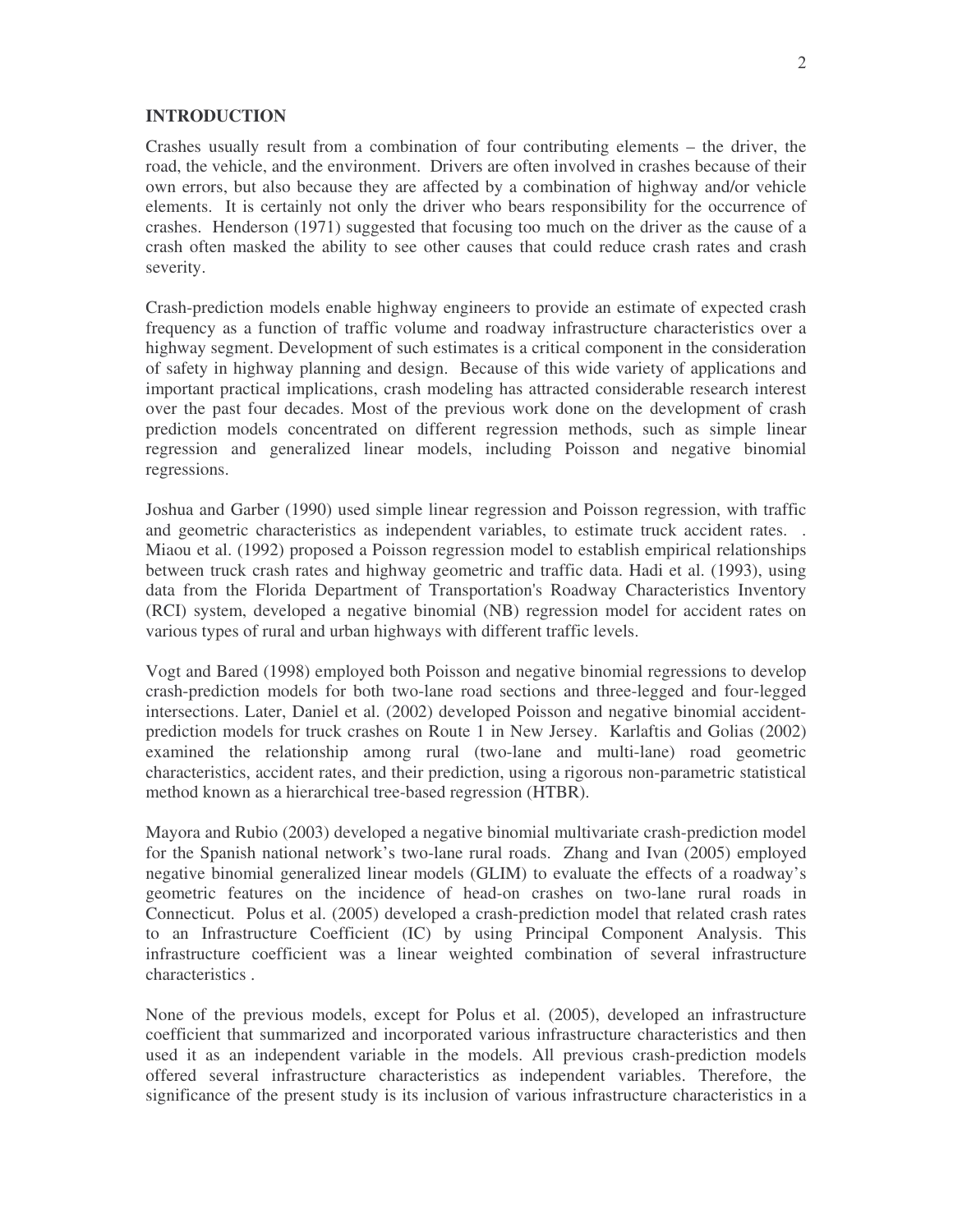representative aggregated infrastructure coefficient, which is then used as an independent variable in the crash-prediction model.

Two different approaches were chosen: (1) Principal Component Analysis (PCA) and (2) Analytic Hierarchy Process (AHP). The uniqueness of both proposed approaches, and the Infrastructure Coefficients (IC) developed, is that each incorporates most features, although not all of them, of a highway's infrastructure. Developing an infrastructure coefficient has likely significant benefits in assessing whether specific highways are potentially dangerous because of their infrastructure characteristics alone. Transportation agencies could also use the proposed coefficient when evaluating several design alternatives in order to select an alternative that potentially results in lower crash rates. The advantage of creating an "Infrastructure Coefficient" is that it enables the aggregation of several physical and geometric characteristics of any highway into a single measure that can be used for comparisons and fast estimates of road quality and safety. As shown in this paper, the higher the Infrastructure Coefficient (IC) of a highway, the better is its resulting safety level.

#### **METHOD**

#### **Data Collection**

This study focused on two-lane rural highways in northern Israel. Most rural roads in Israel are undivided two-lane highways. We randomly selected twenty-five road segments. Most segments in the study were several kilometers long, the average length being 7.4 km All segments selected connect two major intersections although typically there were several minor intersections in between.

The data base for this study consisted of two parts: crash data and infrastructure data on the road segments selected. For each highway, we measured 11 infrastructure parameters (detailed in Table 1); these included, among others, topography, lane and shoulder widths, road-side hazardousness (depending on the proximity of adjacent trees, rigid obstacles such as rocks and steep ditches), shoulder drop-off at the end of the shoulder (i.e., difference in height elevation between the paved shoulder and the unpaved road-side), number of access points per unit length, number of access points with acceleration and deceleration lanes, length of no-passing zones (considered a surrogate variable for sight-distance), length of road segment where a guardrail was required according to existing guidelines vs. length of highway where a guardrail was actually provided, and road consistency.

The consistency-parameter value was calculated using a model developed by Polus et al. (2005). Consistency was determined by the amount of variability in the operating speed of cars and trucks along a two-lane highway. The consistency model is presented in *Equation 1*:

$$
IC = [2.808 \cdot \exp^{(-0.278 \cdot Ra \cdot \sigma)}] \cdot \exp^{(-0.01 \cdot ACT)}
$$
 (1)

Where:

 $IC =$  integrated consistency of a highway segment

Ra = normalized area bounded by the speed profile of cars and the average operating speed, defined in *Equation 2* (m/sec.)

 $\sigma$  = standard deviation of car speeds, defined in *Equation* 3 (m/sec.)

 $A_{CT}$  = normalized area bounded by the speed profiles of cars and trucks (m/sec).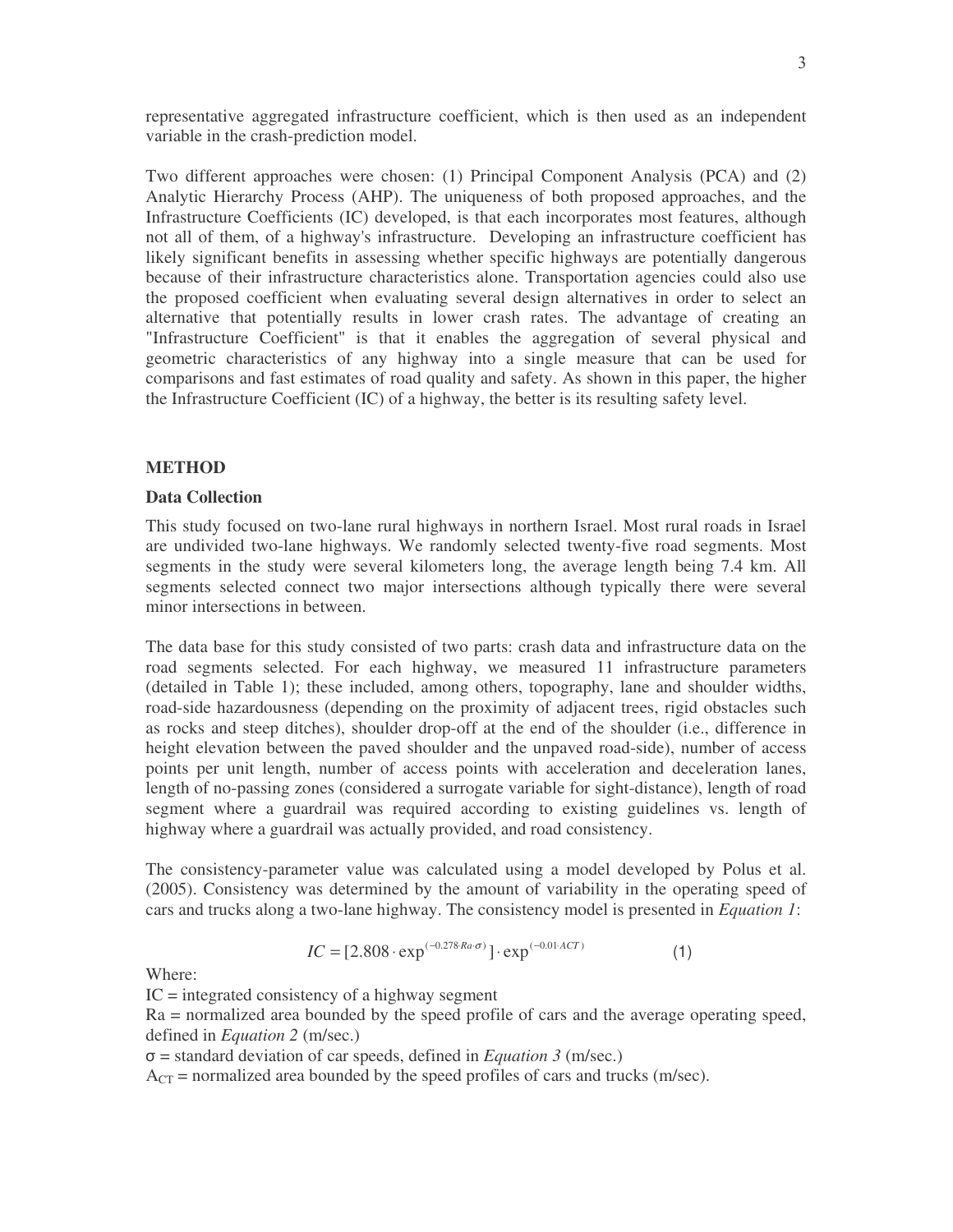The first measure was the relative normalized area (per unit length), bounded by the average speed profile and the average speed line as shown in *Equation 2*:

$$
Ra = \frac{(\Sigma a_i)}{L} \tag{2}
$$

Where:

 $Ra =$  relative area (m/sec.) measure of consistency  $\sum a_i$  = sum of i areas bounded by the speed profile and the average operating speed (m<sup>2</sup>/sec.)  $L =$  entire segment length  $(m.)$ 

The second measure of consistency was  $\sigma$ , the standard deviation of speeds along the highway segment; it is calculated as shown in *Equation 3*:

$$
\sigma = \left\{ \frac{(V_j - V_{avg})}{n} \right\}^{0.5}
$$
 (3)

Where:

 $\sigma$  = standard deviation of operating speeds (km/h)  $V_j$  = operating speed along the j<sup>th</sup> geometric element (tangent or curve) (km/h)  $V_{\text{avg}}$  = average weighted (by length) operating speed along a highway segment (km/h) n = number of geometric elements along a section (km/h)

*Figure 1* presents the example of a road segment and its speed profile. Further discussion of these models is provided by Polus et al. (2005).

The horizontal and vertical alignment variables were collected from "as-built" plans. All other infrastructure characteristics were obtained directly from field measurements.

The consistency parameter was found to be related to crash rates (R-square=0.55) on twolane rural highways as shown in *Figure 2*.

The crash data was obtained from files of the Israel Central Bureau of Statistics for five consecutive years, 1997 through 2001. We eliminated from the data set highway segments that had significant infrastructure changes (e.g., widening and paving of shoulders, construction of long guardrails, or intersection control and channelization changes) during the five years for which the crash data were collected.

The data included crash numbers and average daily traffic volumes, from which crash rates were determined. All crashes in the data set involved human casualties (light, serious, and fatal crashes); damage-only crashes were excluded from the dataset. It was not possible to conduct the different statistical analyses for each severity level or for each type of accident separately, since the number of crashes over the five-year period was not sufficient. The data set consisted of 1,035 crashes on the 25 highway segments. This study assumed that the relationship between crash numbers and traffic volume was linear, for two reasons: (1) after testing, no significant difference was found between the linear and parabolic relationships (see *Figure 3*); (2) the Average Daily Traffic (ADT) on most segments was below 10,000. Other studies have shown that a non-linear relationship starts at higher traffic volumes. Therefore, the volumes in this study were assumed to be on the linear portion of the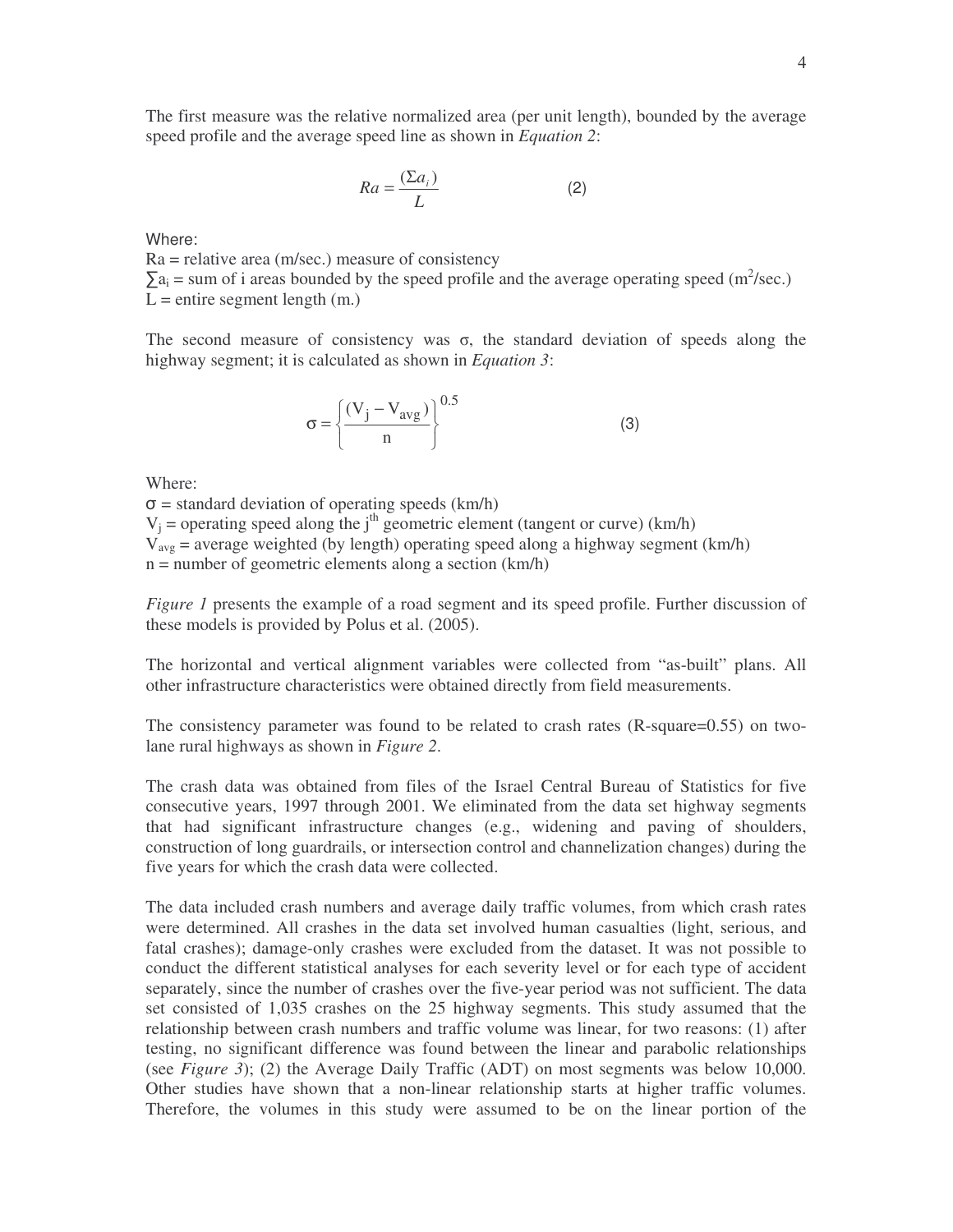otherwise generally non-linear relationship. As a result of this linearity, further analyses were conducted with crash-rate data without the need for additional adjustments to the impact of traffic volume.

The Road-Side Score (RSS) that was developed in the present work (detailed in *Table 2*) is based on the most pertinent features of the road side, such as shoulder width, slope at the edge of the shoulders, presence of rigid obstacles, and the existence of a drop-off at the edge of the shoulder. RSS ranged from 1 for very dangerous road sides to 7 for very safe road sides.

The RSS measure was developed based on, although not identical to, the roadside-hazard ratings developed by Zegeer et al. (1988). These ratings characterize the accident potential for roadside types. The Zegeer roadside ratings were later incorporated into the crashprediction model developed as part of the Interactive Highway Safety Design Model (Harwood et al., 2000).

#### **Developing the Infrastructure Coefficient by Principal Component Analysis**

In order to identify highways with similar crash trends and to relate this trend to infrastructure, a two-dimensional plot of the "overall infrastructure" characteristics against crash rates was required. Data on 11 infrastructure characteristics was collected for each highway. In order to meaningfully reduce this number to two principal characteristics (i.e., two dimensions), a statistical approach termed Principal Component Analysis was employed Principal Component Analysis (PCA), developed in the 1930s (Hotelling, 1933), is discussed extensively in textbooks on multivariate statistical methods.

The 25 highway segments, characterized by the 11 infrastructure variables, can be described by 25 points in 11 dimensional spaces. Principal Component Analysis (Cooley and Lohnes, 1962) provides a method of reducing dimensionality to a visible number of dimensions, in this case from 11 to 2 dimensions. A two-dimensional plot was chosen for the following reasons: (a) Two-dimensional plot provides more perceptible display of the two clusters of poor and good roads than the three-dimensional plot; (b) the amount of variability explained by two components (a two-dimensional plot) was found to be 58% and that explained by three components (a three-dimensional plot) was 68%. This increase in the variability explained is less significant than the additional benefit resulting from better perception of the two dimensional plot.

Principal Component Analysis computes the "distance" between each pair of points in the 11 dimensions. The distance may be zero if all 11 infrastructure components have the same value; the value increases with increased variability between components

The goal of Principal Component Analysis is to find 25 points in two dimensions (xi, yi) for highway i, such that the distances between these points are as similar as possible to the distances computed with the original 11 dimensions. Therefore, the distance between points (highways) in the two-dimensional plot represents the degree of similarity between infrastructure components: the closer the points, the more similar the highways. It is clear that axis rotation and shifting do not change the distances between the points Since the data contains several variables with different units, we normalized all data designated for use in this analysis. The two-dimensional plot that we obtained from the PCA method after varimax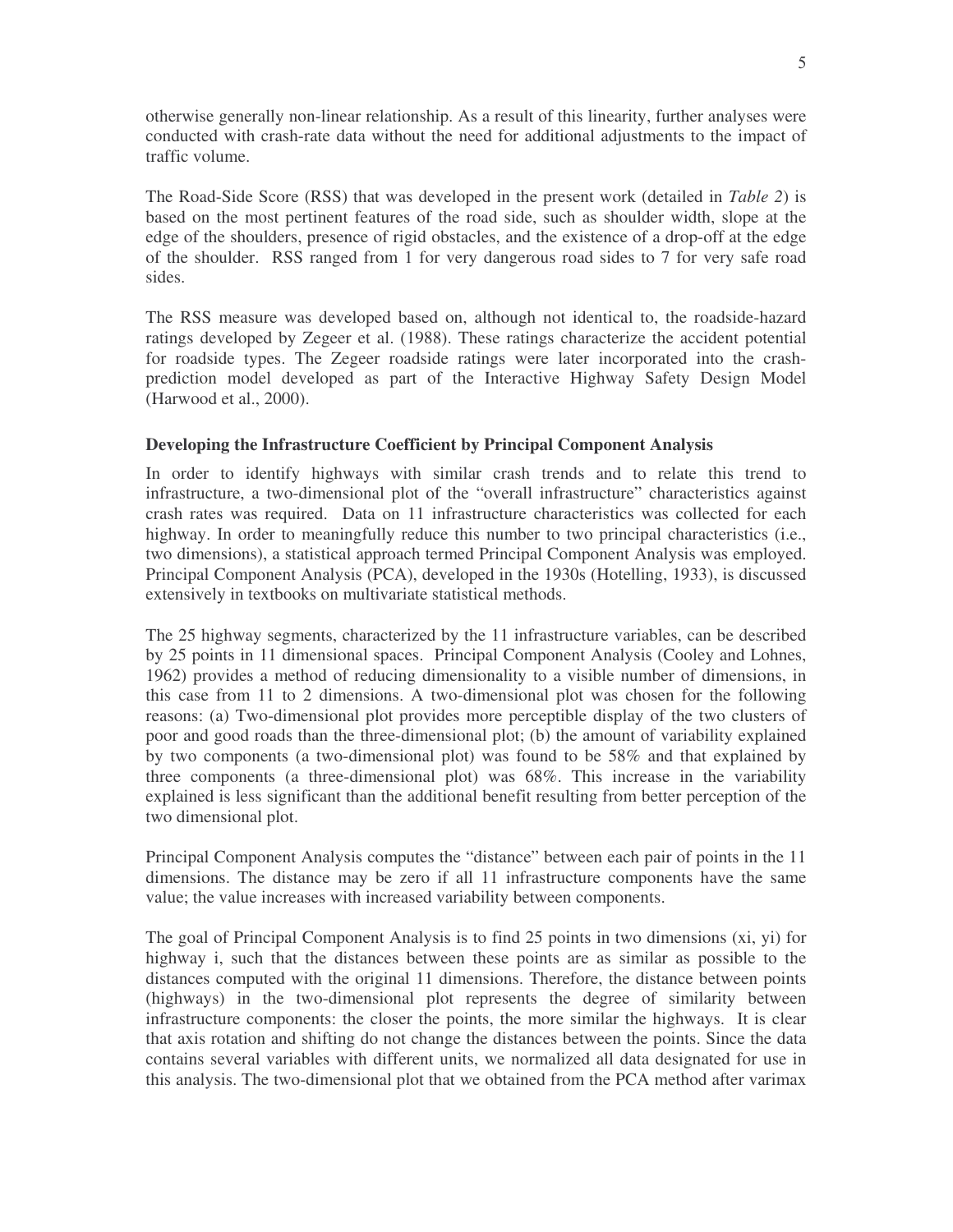rotation is shown in *Figure 4*. The number next to each data point is the road number indicated in Israel.

It can be seen from *Figure 4* that highways formed two groups: (1) "lower crash-rate roads" (i.e., safe roads with a crash rate equal to or less than 0.25 crashes per million vehicle-km) and (2) "higher crash-rate roads" (i.e., dangerous roads with crash rates greater than 0.25 crashes per million vehicle-km). The aggregation of roads in *Figure 4* is based only on infrastructure characteristics regardless of their crash statistics, which are attached to the roads after the aggregation. This means that we differentiated higher crash-rate roads from lower crash-rate roads only by their infrastructure elements. This finding shows the significant contribution of infrastructure elements to crashes.

In order to test for the significance of the clustering of higher and lower crash-rate highways as shown in *Figure 4*, Fisher's exact test was applied (Conover, 1999) to the 2X2 contingency table (see *Table 3*). This is a statistical significance test used in the analysis of categorical data when sample sizes are small. As shown in *Figure 4*, highways formed two groups; the purpose of Fisher's exact test is to examine whether the two groups of highways are clustered by chance. The p-value of the test calculated according to the hypergeometric distribution is  $4.89*10^{-6}$ ; thus the odds of random clustering of good highways above the M-M line (see *Figure 4*) are approximately 1 to 700,000. These odds are so small that one must reject the hypothesis that the two groups of highways are clustered by chance. In other words, there is a statistically significant association between a highway's crash rate and its belonging to the group of poor or good infrastructure highways.

*Figure* 4 also reveals that lower crash-rate roads are not as dispersed as are higher crash-rate roads; i.e., the dispersion of the former is much lower than that of the latter. The reason for this finding is that safe roads are typically well built; that is, all their infrastructure characteristics are well built In contrast, poor roads are often characterized by several substandard infrastructure features that greatly contribute to crashes

The vertical axis, Y, in *Figure 4* actually represents road-infrastructure qualities. The "score" that a highway receives during the Principal Component Analysis on the Y-axis is, in fact, its infrastructure coefficient  $(IC_{PCA}$ ), which represents the overall infrastructure characteristic of that highway

The Infrastructure Coefficient  $(IC_{PCA})$  is given in *Equation 1* as:

 $IC_{PCA}$ = - 0.094 + 0.7045 × LW – 0.6894 × NPZ + 0.1329 × TOP + 0.1138 × RC + 0.1253 ×  $SW + 0.0108 \times SDR + 0.0365 \times RSS + 0.1370 \times G-R + 0.0421 \times AP + 0.1998 \times SCL +$ *0.0137 × GRR/GRE ……………. (4)*

Where:

 $LW =$ Lane width  $(m.)$  $NPZ = Percentage of highway with a no-passing zone (%)$  $TOP = Topography$  $RC = Road consistency$ SW – Shoulder width (m.) SDR –Shoulder drop-off (cm.)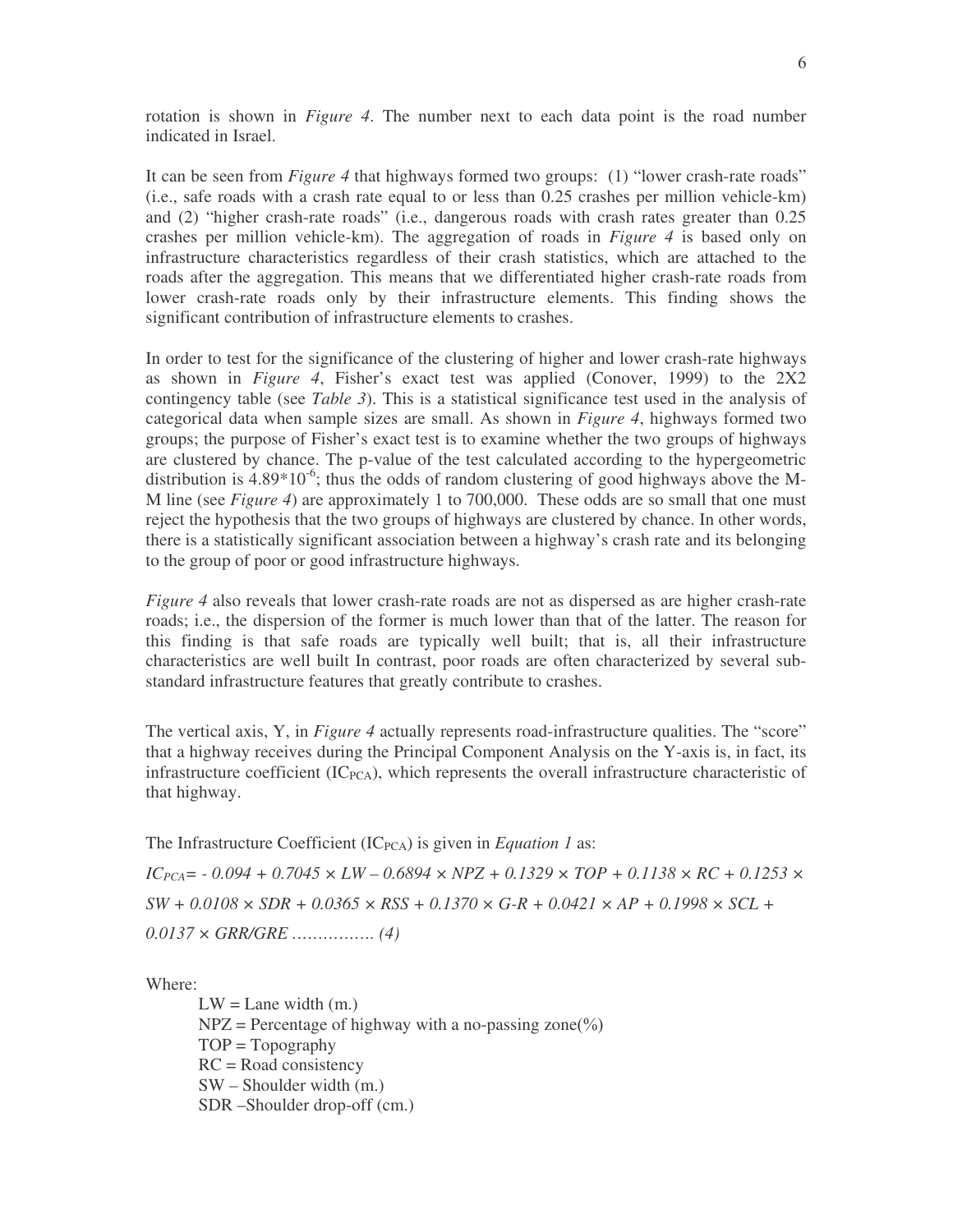RSS – Road-Side Score (note *Table 2*)  $GR$  – Percentage of highway with a guardrail  $(\%)$ AP – Number of access points per km. (points/km  $SCL$  – Percentage of access points with a speed-change Lane  $(\%)$  $GRR/GRE$  – Percentage guardrail required vs. existing guardrail  $(\%)$ 

Note that one of the infrastructure elements is road consistency; this needs to be calculated separately according to the Polus et al. (2005) model as was detailed earlier.

The importance of the  $IC_{PCA}$  coefficient is that roadway engineers can rank the different roadway segments according to the resulting  $IC<sub>PCA</sub>$ , which represents the overall infrastructure characteristic of a segment and its proneness to crashes.

#### **Developing the Infrastructure Coefficient by the Analytic Hierarchy Process (AHP)**

The Analytic Hierarchy Process (AHP), first developed by Thomas Saaty (1980), is a mathematical decision-making technique that incorporates both qualitative and quantitative factors.

The main purpose of using an Analytic Hierarchy Process (AHP) in this study was to rank roadway-infrastructure characteristics according to their contribution to safety. This was done by attributing a specific weight to each infrastructure characteristic. These weights are determined by the AHP method. The Infrastructure Coefficient  $(IC<sub>AHP</sub>)$  for a specific road segment can be calculated by multiplying the weight of each infrastructure characteristic by its appropriate infrastructure-characteristic value for the specific segment and adding up the products. Roadway segments with high  $IC<sub>AHP</sub>$  values represent a relatively good quality of roadway design (with low crash rates); segments with low  $IC<sub>AHP</sub>$  values represent a relatively poor quality design (with high crash rates).

For the purpose of this analysis and the statistical method used, we preferred to convert the actual physical dimension of each element (e.g., lane width, percentage of intersections with speed-change lanes, etc.) to categorical variables. We grouped the physical dimensions into ranges, separated by thresholds, and substituted the values with a score for each range. Low scores (such as 1) represented a poorly designed, seemingly dangerous infrastructure element, and higher scores (e.g., 7 for the road-side characteristics) an apparently safe and welldesigned infrastructure element. These elements received a surrogate nominal numerical score that represented the attributes of the infrastructure and its relative risk to drivers. Scores for 10 of the 11 infrastructure elements are presented in *Table 4*, while *Table 2* presents the road-side scores.

Some thresholds that we established in order to allocate the different infrastructure characteristics to representative ranges were based on engineering and common-sense judgment. Others were set by dividing the whole domain into an equal number of ranges. For example, shoulder width was categorized into four ranges. The first range-category included all highway segments with a shoulder width that was less than or equal to 0.9 m; this threshold was set, since part of the car would intrude into the through lane when a driver decides to stop on the shoulder; for example, in emergency situations. This is due to the fact that this shoulder width is less than the average width of a car. The second category contains shoulder widths of between 0.9 m and 1.8 m; in this case, most of the car's width would be within the shoulder; however, the shoulder width is still not enough to give a driver sufficient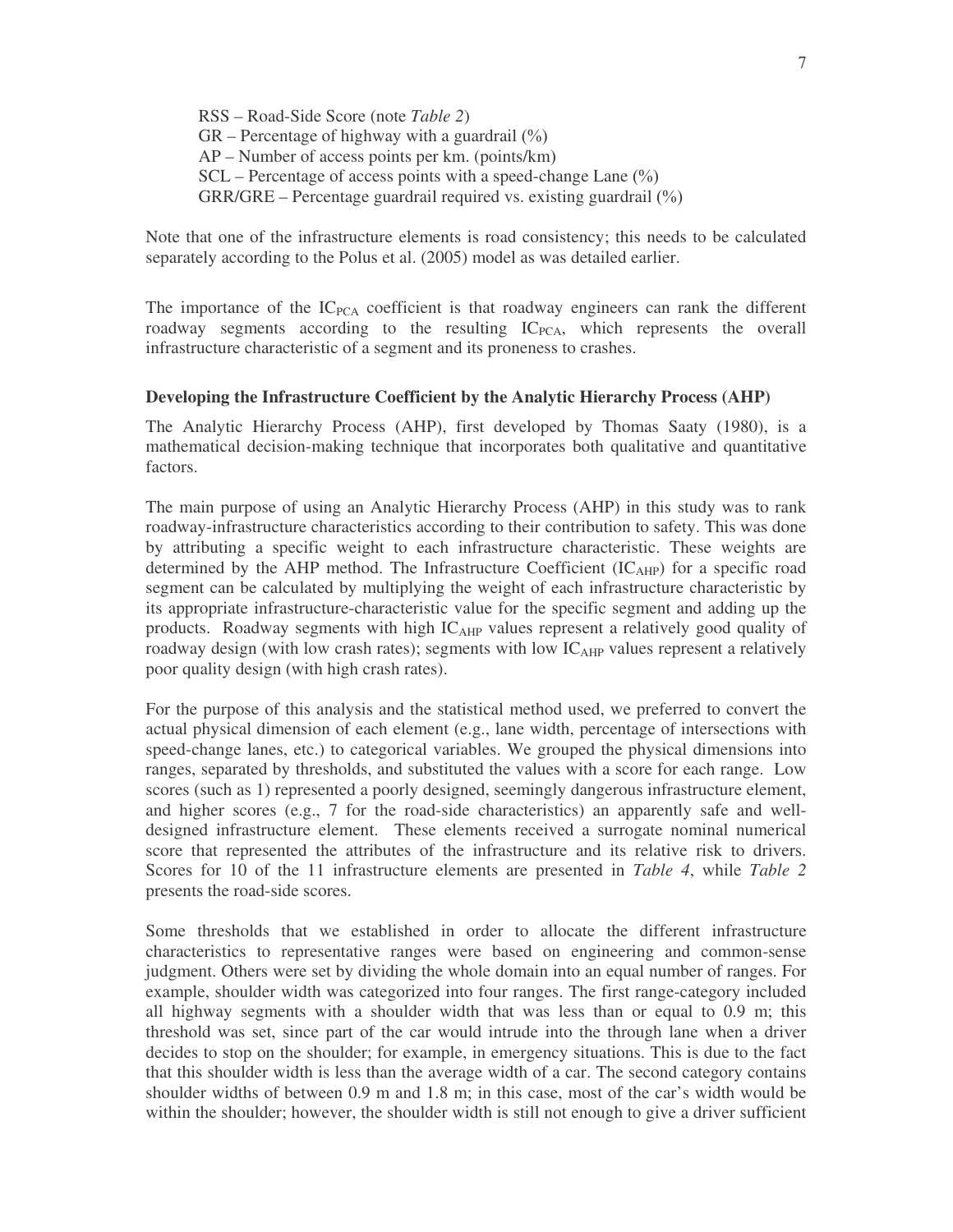space to remain solely on the shoulder for a repair if needed. The third category  $(1.8 \text{ m} - 2.4 \text{ m})$ m) provides enough space for both the car and the driver's movement around the car; however, it is not enough for trucks. Lastly, category four  $(2.4 \text{ m} - 3.0 \text{ m})$  provides sufficient shoulder width for trucks to safely park clear of the traffic lane. Shoulder drop-off is categorized into two levels. The first category includes highway segments with shoulder drop-offs of less than 5 cm. In this case, run-off-the-road instances generally do not cause loss of control. When the shoulder drop-off is greater than 5 cm, running off the shoulders onto a road-side area will in most cases result in a serious crash.

A similar approach was used to set the thresholds of road consistency, topography, and lane width. Thresholds of the remaining infrastructure characteristics were set by dividing the variables ranges into equal-size bars.

In order to use the Analytic Hierarchy Process, it is important to understand the relative safety importance of each infrastructure characteristic.

Several regression analyses of the correlation between crash rates and each infrastructure parameter were conducted prior to the analysis by the AHP method. For example, *Figure 2* shows the relationship between crash rate and road consistency, and *Figure 5* the relationship between crash rate and lane width. It can be seen that as road consistency improves and as lane width widens, crash rates decrease. The purposes of the preliminary analyses were (1) to investigate the relationships between individual parameters and crash rates (the trends observed agreed with engineering judgment and the results of previous studies); (2) to choose the infrastructure characteristics with the most significant relationship to road crash rates. *Table 5* shows the infrastructure characteristics chosen for the construction of the Infrastructure Coefficient  $(IC_{AHP})$ , in descending order of importance to safety. As shown, 5 of the 11 infrastructure characteristics were chosen. Most of the remaining infrastructure characteristics, such as shoulder width, percentage of highway with a guardrail, shoulder drop-off, and topography, were actually indirectly included in the road-side scale developed (see *Table 2*) and taken into account in *Table 5.* The rest of the infrastructure characteristics were not found to be significantly correlated to crash rates and, therefore, were excluded from further analysis.

It was difficult to identify a sufficiently large pool of experts in highway-safety design in order to obtain a reliable ranking of the relative importance to safety of each infrastructure characteristic. Therefore, the approach adopted was to determine the importance of each element based on the R-square and t-test results of the regression relationships found in the preliminary analysis. For example, because road consistency explains about 55% of the crash-rate variance (see *Figure 2*), which was the highest among the infrastructure characteristics selected and the most significant according to the t-test result (-5.34), it was considered in the analysis to be the most important road characteristic for safety and, therefore, given a rank of 5 (*Table 5*). In contrast, number of access points per kilometer is the least important to safety because of its lower R-square in the same analysis and lower ttest result (1.69). It, therefore, received a rank of 1 (*Table 5*).

In the AHP, it is necessary to construct a matrix of pairwise comparisons for the infrastructure characteristics. The pairwise comparisons describe the relative safety importance of each two infrastructure characteristics. To do this, Saaty's scale (1980), which helps to determine pairwise judgments, was used. Saaty's scale consists of 7 levels, in which the mid-level equals 1, indicating that the two variables compared are of the same importance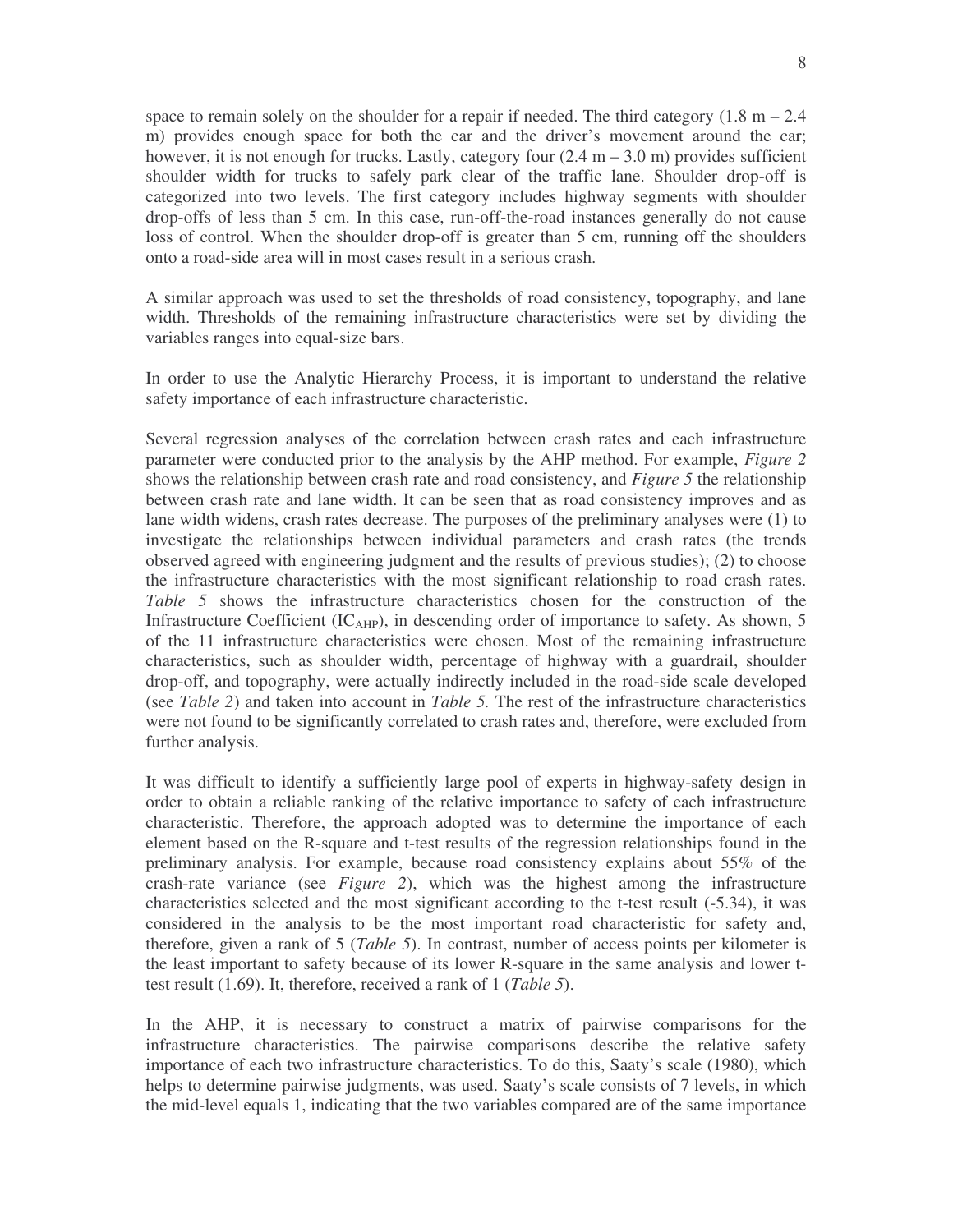under a chosen criterion. The highest level suggests that if objective i is much more important than objective j, then the pairwise-judgment value equals 8. However, if objective i is much less important than objective j, then the pairwise-judgment value equals 1/8. Therefore, the possible values in descending order are as follows: 8, 4, 2, 1, 0.5, 0.25, and 0.125.

In this analysis, the objectives are the 5 infrastructure characteristics chosen; and the criterion according to which the objectives are compared is road safety. For example, when comparing road consistency and access points/km, there is a difference of 4 ranks between these characteristics (which is the maximum difference between any two infrastructure characteristic ranks – note *Table* 5) because road consistency (Rank=5) is more important to safety than are access points/km (Rank=1). When judged according to Saaty's scale, road consistency is much more important to safety than are access points/ $km$ ; therefore, aij=8 (see *Table 6*). Based on *Table 5* and Saaty's scale, we constructed the matrix of pairwise comparisons of infrastructure characteristics – Matrix "A" – which is presented in *Table 6*.

In Matrix "A," the number in the  $i_{th}$  row and  $j_{th}$  column gives the relative importance of the infrastructure feature in the  $i_{th}$  row compared with the infrastructure feature in the  $j_{th}$  column. The problem that remains is to map a set of weights,  $W_1, \ldots, W_n$ , from Matrix "A" for the objectives  $O_1, O_2, \ldots, O_n$  (infrastructure characteristics) following an understanding of how the pairwise comparisons  $a_{ii}$  convert to weights  $W_n$ .

In this case, the largest eigenvalue of Matrix "A," shown in *Table 6*, is 5.096, resulting in a consistency index of 0.024, which is considered to be sufficiently close to 0. The corresponding eigenvector of the weights (normalized so that they add up to 1) is presented in *Table 7*.

Now, the Infrastructure Coefficient  $(IC<sub>AHP</sub>)$  can be computed for each roadway segment, and the 25 roadway segments ranked by multiplying each of the weights from *Table 7* by the appropriate infrastructure-characteristic value for each roadway segment and then summing up the results. This is done using *Equation 5* 

*ICAHP= 0.26 × LW + 0.09 × NPZ + 0.45 × RC + 0.15 × RSS + 0.05 × AP……………. 5*

We defined all parameters as presented in *Equation 4*. The coefficients of *Equation 5* are the calculated weights, taken from *Table 7*.

It is important to remember that for the purpose of this analysis and the statistical method used, it was preferable to convert the actual physical dimension of each element (lane width, percentage of intersections with speed-change lanes, etc.) to categorical variables. Furthermore, since the coefficients of *Equation* 5 are actually normalized weights, it was necessary to present the infrastructure characteristics in terms of the nominal variables of an equal number of categories (in our case, five categories) in each scale. Low scores on these scales indicate poor infrastructure quality (e.g., narrow lane width, bad consistency, etc.), and high scores a good infrastructure quality.

### **CRASH-PREDICTION MODELS**

By relating IC to crash rates, it is possible to estimate the safety level of a new or existing roadway based on its infrastructure components. This is important when assessing various alternatives and conducting an economic evaluation, when it is necessary to allocate funds to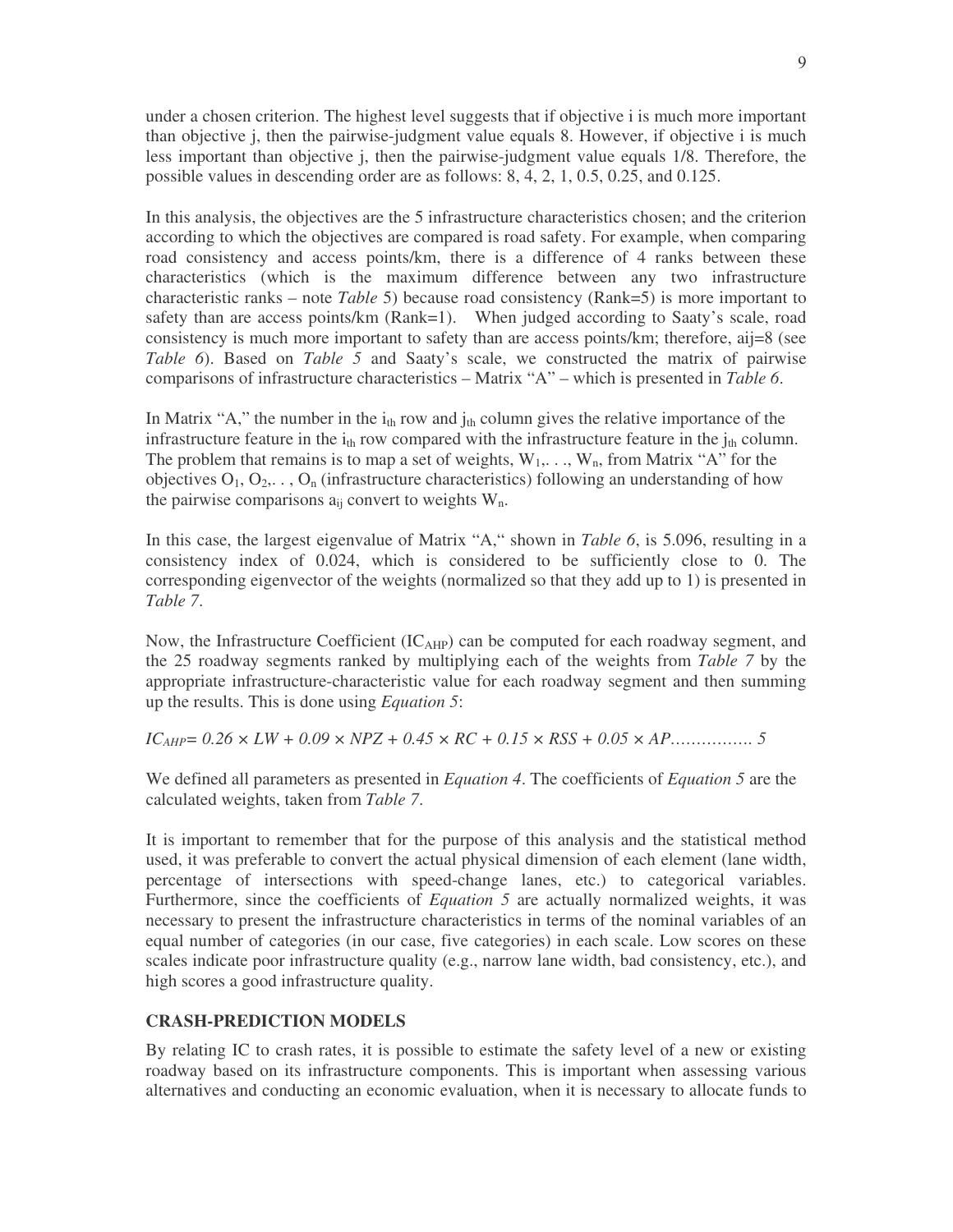the most cost- and safety-efficient projects. Alignment characteristics, then, could be converted to safety levels by using this IC coefficient

The relationship between crash rates (CR, in crashes per million vehicle kms.) and the infrastructure coefficients developed by PCA and AHP are shown in *Equation 6* and *Equation 7*: *-0.403× (IC*

$$
CR_{(PCA)} = 0.98 \times exp^{-0.403 \times (IC_{PCA})}
$$
 (6)  
\n
$$
R^{2} = 0.46
$$
  
\n
$$
CR_{(AHP)} = 1.00 \times exp^{-0.401 \times (IC_{AHP})}
$$
 (7)  
\n
$$
R^{2} = 0.56
$$

The relationships between crash rate and the infrastructure coefficient according to both methods are presented in *Figure 6*. For each highway section, three values are calculated: the IC according to the PCA model (*Equation 4*); the IC according to the AHP model (*Equation 5*); and crash rates. Based on these calculated values, data points are plotted in *Figure 6*, in which each highway appears twice. The number next to each data point is the road number. The calibrated models based on both statistical methods are also presented in *Figure 6*.

The relationships in *Equation 6* and *Equation 7* are a function of the infrastructure coefficients developed and presented in *Equation 4* and *Equation 5.* Equations 6 and 7 can be used to predict crash rates on new or existing two-lane highways, based on their infrastructure elements.

The linear correlation coefficients between each two infrastructure features were examined. Some infrastructure features were strongly correlated; for example, lane width with road consistency (0.75), road-side score with lane width (0.65) and shoulder widths with lane width (0.85). Some of these correlations were expected based on engineering judgment. For example, more use would be made of guardrails in an area with mountainous terrain, which also has less design consistency and more no-passing zones. Furthermore, roads with highstandard design elements often, although not always, have good quality elements in all their geometric features, and these are correlated. These correlations, however, may preclude the use of the models presented (*Equations 6* and *7*) to identify the exact contribution of a specific individual element to expected crash rates. Nevertheless, the use of the models to estimate the crash rates of roads based on their infrastructure coefficient is still valid. Other possible effects are included in the "error term" as is often done in regression analysis. It is not claimed that they do not exist, however they are not considered in these models. The Analytic Hierarchy Process method, discussed earlier, was used to identify the parameters that contribute the most, and relative weights were given to the most important infrastructure parameters; i.e., those that most reflect a relative importance to safety. These weights are shown in *Table 7*.

An example of two hypothetical roads for comparing the two crash-rate prediction models (Equations 4, 5, 6, and 7) is presented in *Table 8*. The table shows the crash rates predicted for a typical good vs. poor infrastructure. In this example, the predicted crash rate for the poor infrastructure is higher than the predicted crash rate for the good infrastructure according to both models. As can also be seen from *Table 8*, different predicted crash rates were obtained by the two models. This difference stems from the different IC values calculated for the hypothetical roads. In the PCA model, the calculated ICs (3.86 vs. 2.30) are based on the exact value of the infrastructure characteristics. In the AHP model, the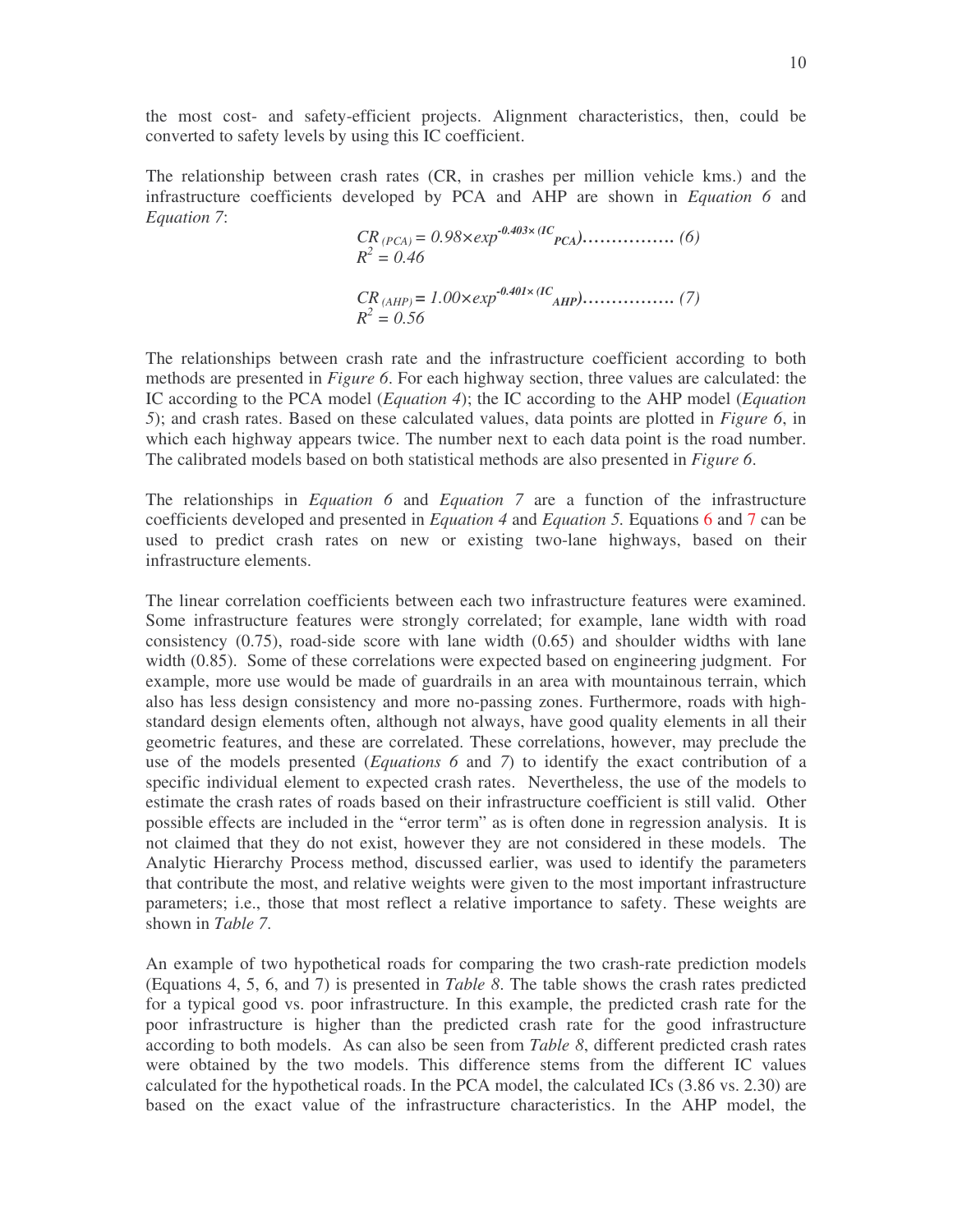calculated ICs (4.89 vs. 1.64) are based on the score values of the categorical infrastructure variables.

In order to compare the two methods and determine the Infrastructure Coefficient, we conducted a correlation analysis of the IC results of the two methods. The results indicate a relatively high and significant correlation (R-square of 0.85). It was found that there is a noteworthy similarity between the two models (notice *Figure 6* – the two lines are very close to each other). Part of this similarity is caused by the fact that the AHP method was based on the correlation results (R-square values presented in *Table 5*), an approach that is similar to that used by the PCA method. Nevertheless, since there is significant similarity between the two crash-prediction models, we recommend the model developed by the AHP method, which explains crashes based on 5 independent variables instead of 11 variables. This model is simpler to use, and it even explains the crash-rate variability better than does the crashprediction model developed by the PCA (R-square 56% vs. 46%).

# **SUMMARY, CONCLUSIONS, AND FURTHER RESEARCH**

The purpose of this research was to develop an Infrastructure Coefficient (IC) that represents the overall characteristic of a highway and to develop models by two different methods that correlate this IC with crash rates on two-lane rural highways. The two statistical methods used: Principal Component Analysis (PCA) and Analytic Hierarchy Process (AHP).

The two Infrastructure Coefficients developed succeeded in distinguishing between lower crash-rate roads and higher crash-rate roads by the difference in their overall infrastructure characteristics.

Furthermore, these Infrastructure Coefficients enable highway planners and safety auditors to predict crash rates based on the infrastructure features of the entire highway. These coefficients can be used when evaluating several alternatives for a new highway or when rehabilitating and upgrading existing highways in order to improve their overall safety features.

Further research should concentrate on the following: (1) validation of the models by increasing the database of rural two-lane highways; (2) development of crash-prediction models based on Infrastructure Coefficients for other types of highway facilities (e.g., freeways, intersections); (3) further evaluation of potential correlations between infrastructure coefficients and their impact on crash prediction; and (4) development of crash-prediction models that account for vehicle and human characteristics in addition to infrastructure features.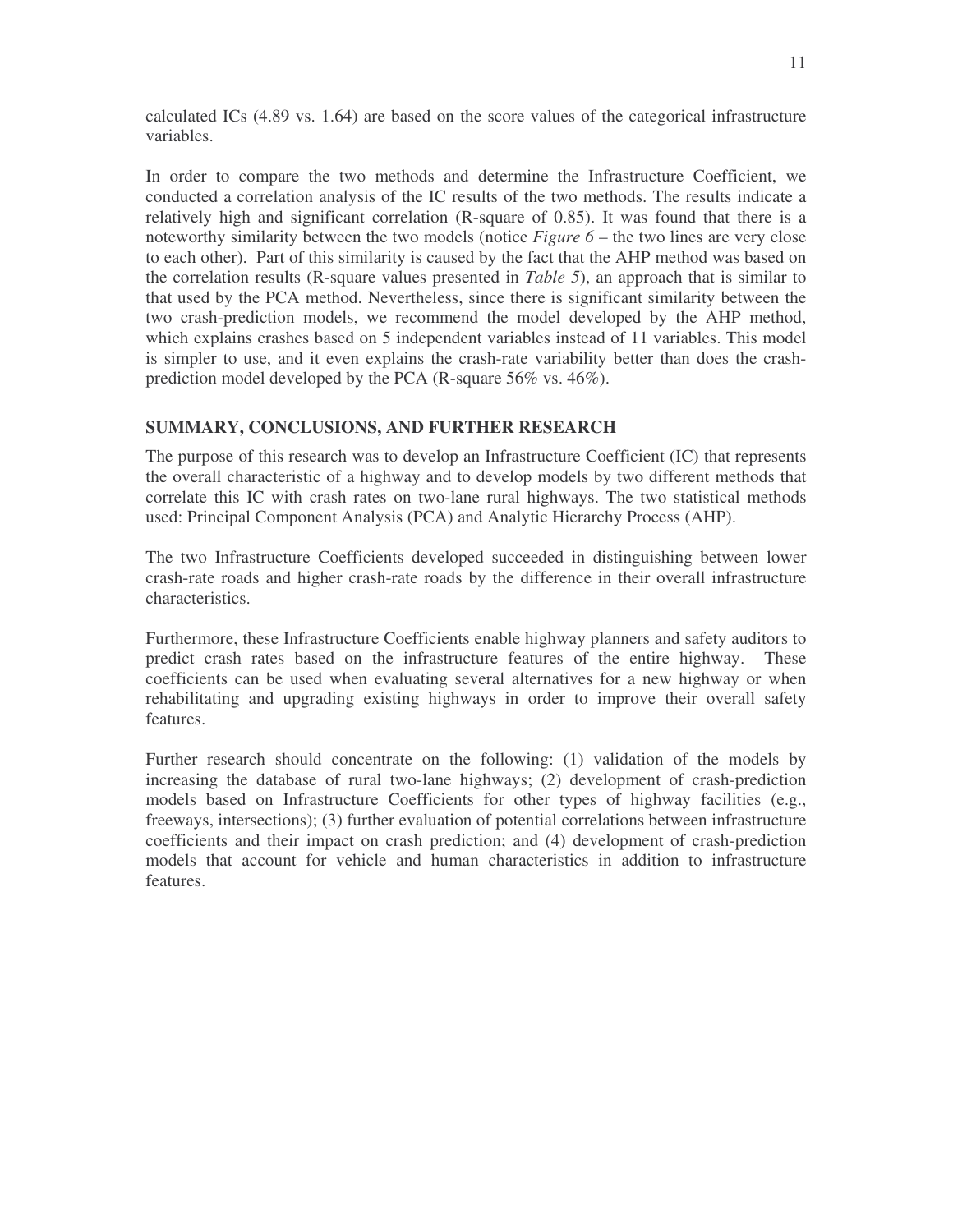#### **REFERENCES**

CONOVER, W.J. (1999). *Practical Nonparametric Statistics* (3<sup>rd</sup> ed.). John Wiley, New York.

COOLEY, W.W. and LOHNES, P.R. (1962). *Multivariate Procedures for the Behavioural Sciences.* Wiley, New York.

DANIEL, J., TSAI, C., and CHIEN, S. (2002). Factors Influencing Truck Crashes on Roadways with Intersections. *Transportation Research Board 81st Annual Meeting*. Washington, DC.

HADI, M.A., ARULDHAS, J., CHOW, L.F., and WATTLEWORTH, J.A. (1993). Estimating Safety Effects of Cross-Segment Design for Various Highway Types Using Negative Binomial Regression. *Transportation Research Record 1500*, p. 169.

HARWOOD, D.W., COUNCIL, F.M., HAUER, E., HUGHES, W.E., and VOGT, A. (2000). Prediction of the Expected Safety Performance of Rural Two-Lane Highways. *Publication No. FHWA-RD-99-207*, Federal Highway Administration, Washington, DC.

HENDERSON, M. (1971). *Human Factors in Traffic Safety: A Reappraisal*. Traffic Accident Research Unit, Department of Motor Transport, New South Wales, Australia.

HOTELLING, H. (1933). Analysis of a Complex Series of Statistical Variables into Principal Components. *Journal of Educational Psychology* 24, p. 417, p. 498.

JOSHUA, S.C and GARBER, N.J. (1990). Estimating Truck Accident Rate and Involvement Using Linear and Poisson Regression Models. *Transportation Planning and Technology* 15, p. 41.

KARLAFTIS, M.G. and GOLIAS, I. (2002). Effects of Road Geometry and Traffic Volume on Rural Roadway Accident Rates. *Accident Analysis and Prevention* 34(3), p. 357.

MAYORA, J.M.P. and RUBIO, R.L. (2003). Relevant Variables for Crash-Rate Prediction on Spain's Two-Lane Rural Roads. *Transportation Research Board 82nd Annual Meeting*. Washington, DC.

MIAOU, S.P., HU, P.S., WRIGHT, T., RATHI, A.K., and DAVIS, S.C. (1992). Relationship between Truck Accidents and Highway Geometric Design: A Poisson Regression Approach. *Transportation Research Record 1376*, p. 10.

POLUS, A., POLLATSCHEK, M. A., MATTAR-HABIB, C., and JARROUSH, J. (2005). An Enhanced Integrated Design-Consistency Model for Both Level and Mountainous Highways and Its Relationship to Safety. *Road and Transport Research* 14(4), p. 13.

POLUS, A., POLLATSCHEK, M. A., and FARAH, H. (2005). Impact of Infrastructure Characteristics on Road Crashes. *Traffic Injury Prevention* 6 (3), p. 240.

SAATY, T.L. (1980). *The Analytic Hierarchy Process*, McGraw-Hill, New York.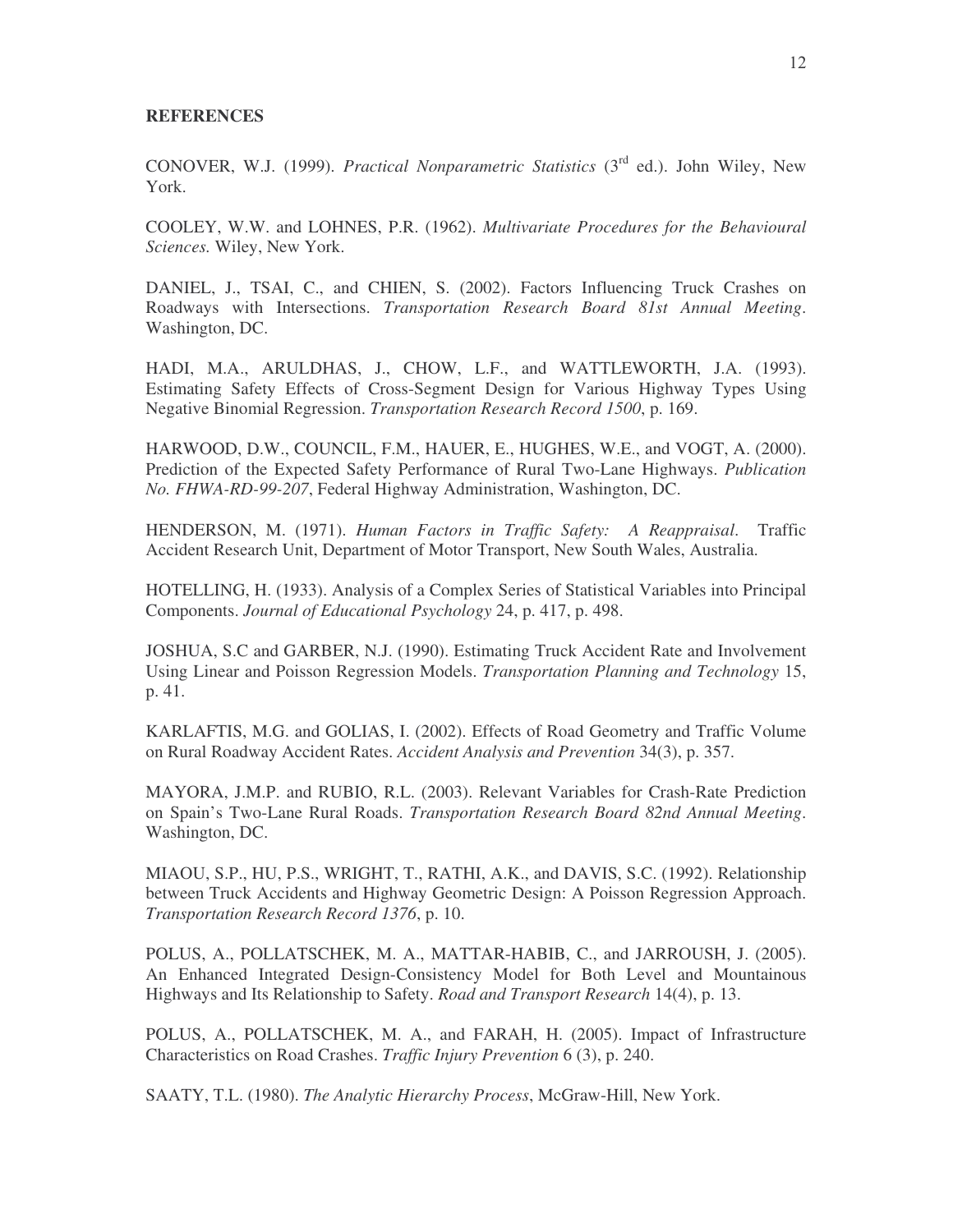VOGT, A. and BARED, J.G. (1998). Accident Models for Two-Lane Rural Road: Segments and Intersections, *Report Number FHWA-RD-98-133.* U.S. Department of Transportation, Federal Highway Administration, Washington, DC.

ZEGEER, C. V., REINFURT, D. W., HUMMER, J., HERF, L., and HUNTER, W. (1988). Safety Effects of Cross-Section Design for Two-Lane Roads. *Transportation Research Record 1195*, p. 20.

ZHANG, C. and IVAN, J.N. (2005). Effects of Geometric Characteristics on Head-on Crash Incidence on Two-lane Roads in Connecticut. *Transportation Research Board 84th Annual Meeting*, Washington, DC.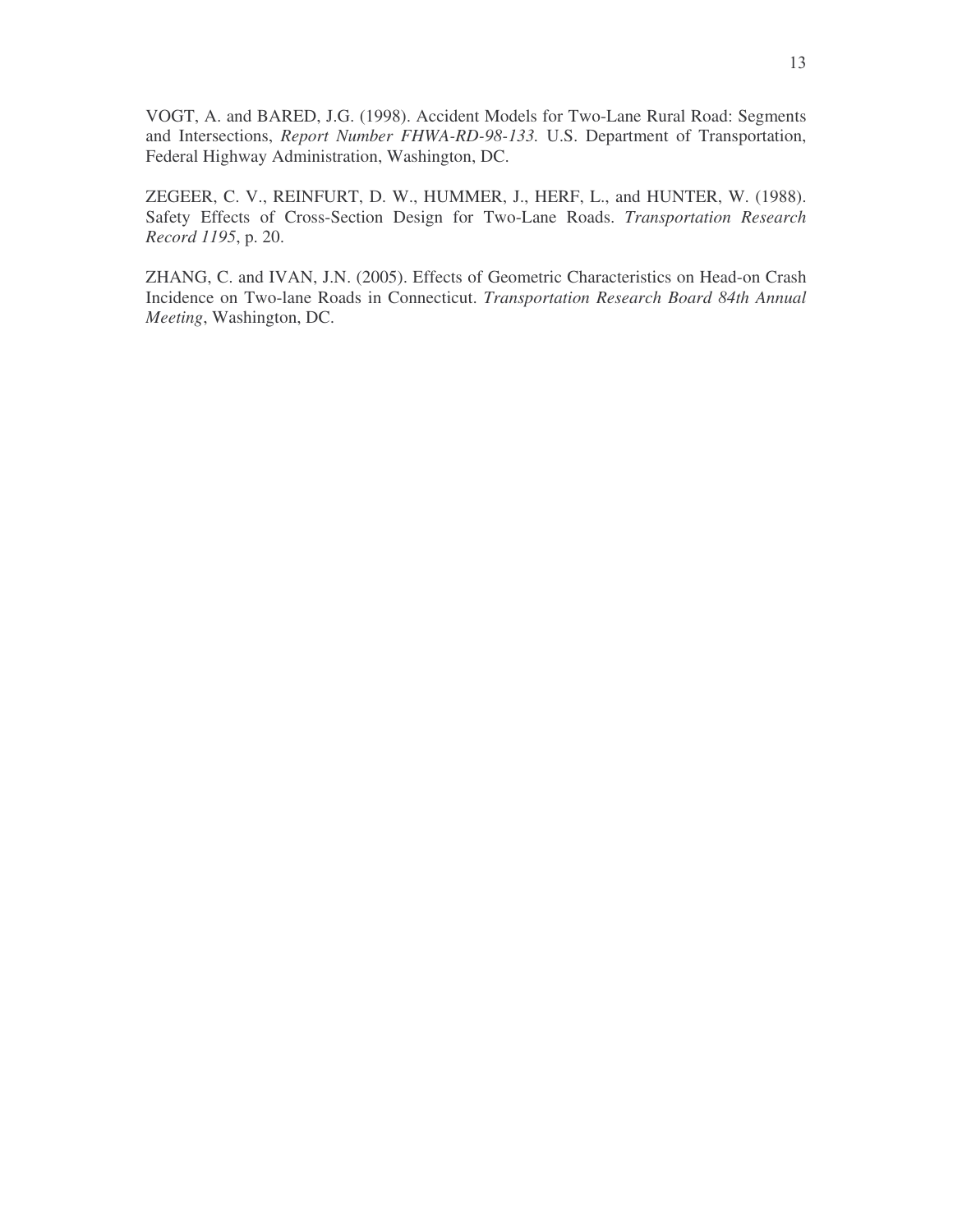#### **Haneen Farah**

Haneen Farah is a full-time Ph.D. candidate in the Department of Civil and Environmental Engineering at the Technion - Israel Institute of Technology. She holds B.Sc. and M.Sc. degrees from the Faculty of Civil and Environmental Engineering, Technion. Her major academic interests are road geometric design, crash-prediction models, transportation safety, and driving simulators.

### **Prof. Abishai Polus**

Professor Polus received his B.Sc. in Civil and Environmental Engineering at the Technion - Israel Institute of Technology and the M.Sc. and Ph.D. in Transportation Engineering at Northwestern University . Currently he is Associate Dean for Graduate Studies and Research of the Civil and Environmental Engineering Faculty at the Technion. His research interests focus on traffic flow characteristics and its relationship to the infrastructure and safety. He has authored more than 70 journal publications and numerous research reports in these areas.

#### **Prof. Moshe Cohen**

Professor Cohen received his B.Sc. in Chemical Engineering and M.Sc. and D.Sc. in Operations Research at the Technion - Israel Institute of Technology. Currently he is a Professor of Industrial Engineering at the Jerusalem College of Engineering. His research interest focuses on simulation, in which area he holds a U.S. patent (pending); his SimWiz package can be downloaded from http://my.jce.ac.il/bani He also does research in operations research and safety aspects of transportation systems and publishes extensively in these areas

**Contact** Haneen Farah Faculty of Civil and Environmental Engineering Technion–Israel Institute of Technology Haifa 32000, Israel. TEL: +972-4-829-3163 FAX: +972-4-829-5708 E-mail: fhaneen@technion.ac.il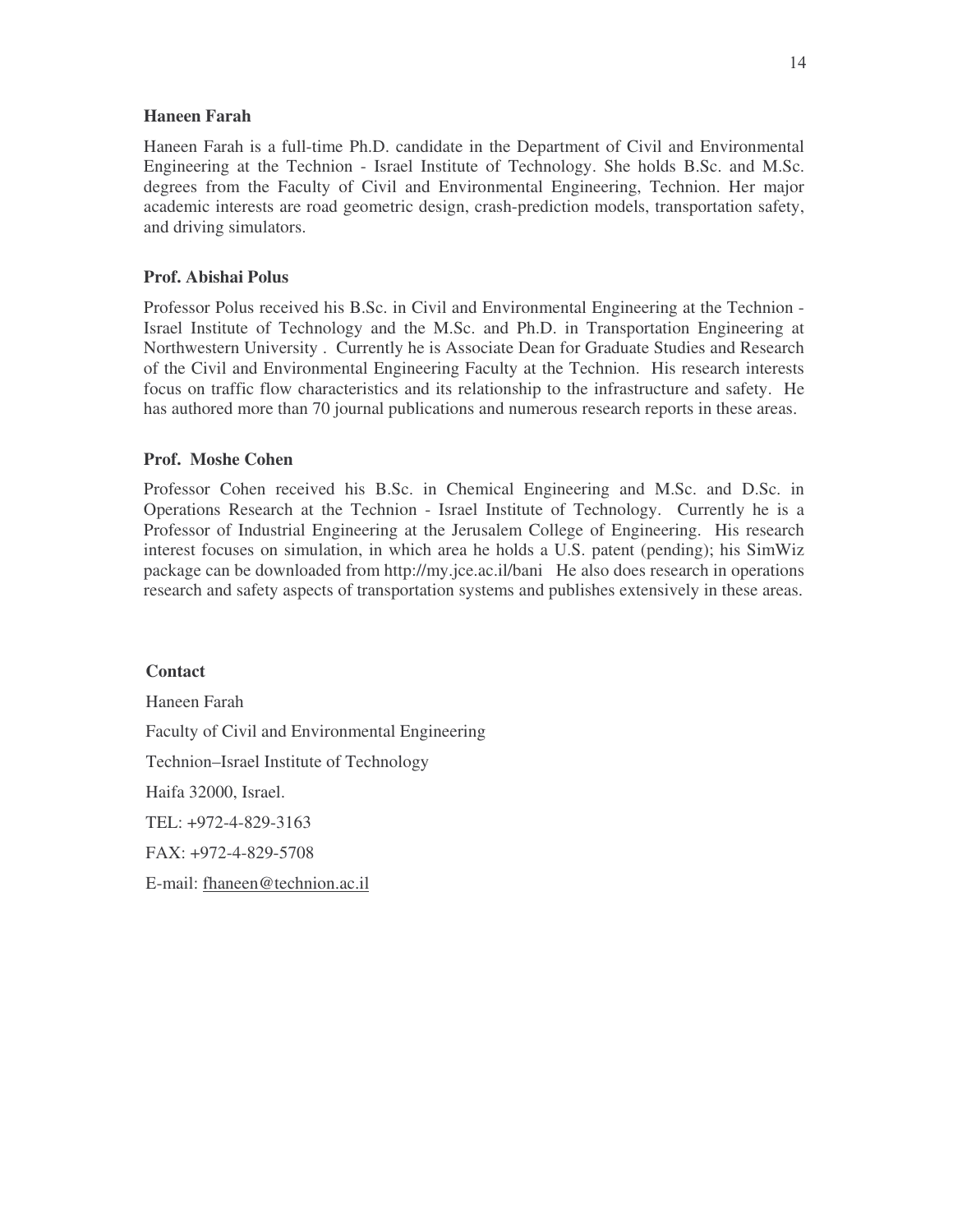#### **LIST OF TABLES AND FIGURES**

#### **Tables**

- **Table 1:** Main Infrastructure Characteristics of 25 Highway Segments
- **Table 2:** Road-Side Criteria Score
- **Table 3:** Fisher Exact Test for Statistical Significance of Clustering of Points in *Figure 4*
- **Table 4:** Scores for Infrastructure, Topography, and Consistency Features
- **Table 5:** Ranking, According to R-Square, of the Infrastructure Characteristics Chosen
- **Table 6:** Judgment Values According to Relative Importance to Safety
- **Table 7:** Weighting Infrastructure Characteristics According to the AHP Method
- **Table 8:** Example of Using Crash-Rate Prediction Models for Predicting Crash Rates for Typical Good and Poor Highways

#### **Figures**

- **Figure 1:** (a) Example of Road Segment; (b) Example of Speed Profile
- **Figure 2:** Crash Rates vs. Road Consistency
- **Figure 3:** Relationship between Number of Crashes and ADT Volumes on all 25 Highway Segments (the number next to each data point is the road number)
- **Figure 4:** Road Scatter According to Two Dimensions (xi and yi represent the position of highway i based on its infrastructure similarity to other highways)
- **Figure 5:** Crash Rates vs. Lane Width
- **Figure 6:** Relationship between Crash Rates and Infrastructure Coefficient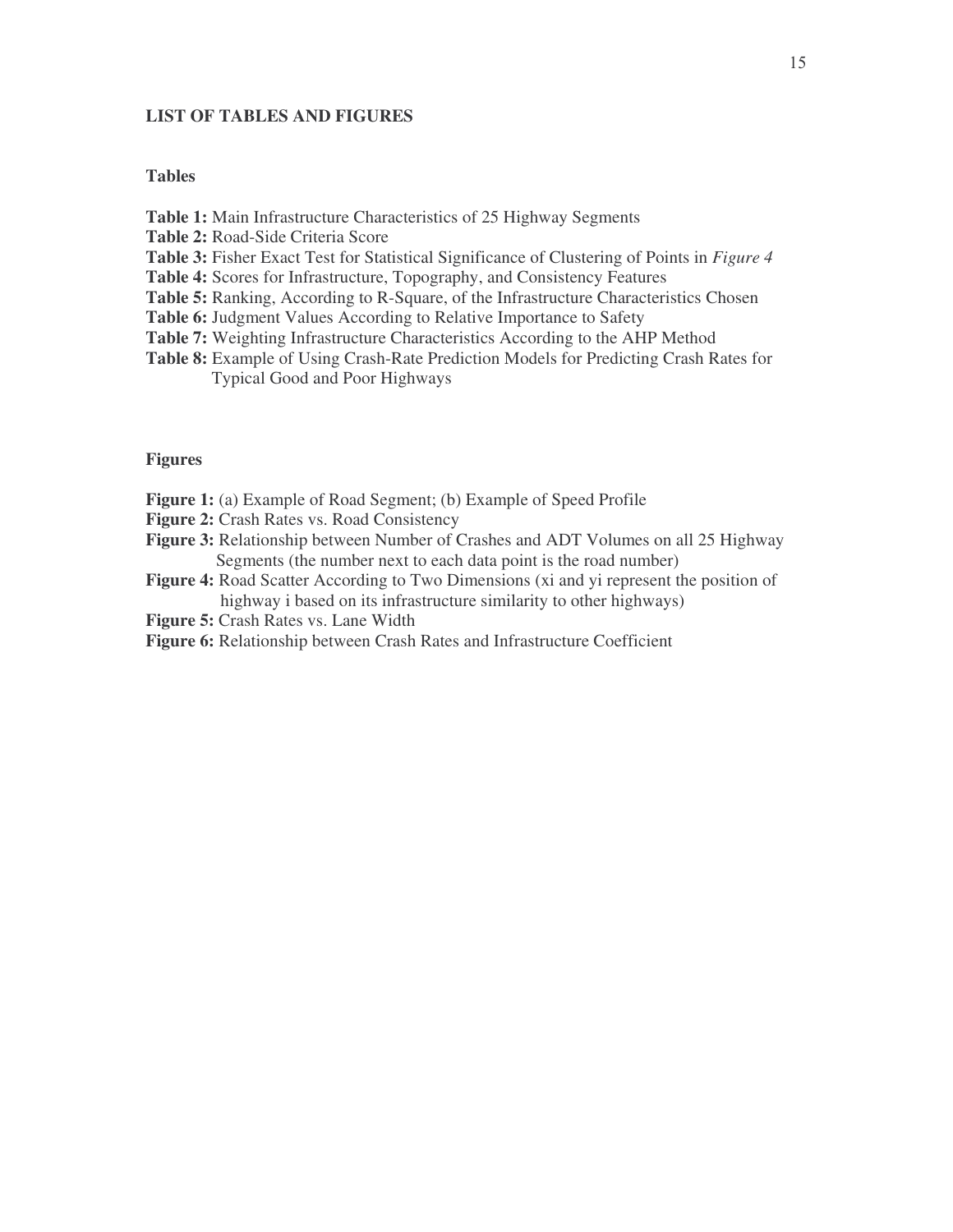| Road No.       | .ength(Km.) | Lane Width (m.) | Shoulder Width (m.) | <b>Mean Access Points per</b><br>Km. (Points/Km.) | Per cent Intersection<br>Change<br>with Speed<br>Lane $(\%$ | No-Passing Zone (%)<br>Per cent of Hwy with | Per cent of Hwy with<br>₩<br>$(\%)$<br>$G - R$ | Per cent G-R Required<br>vs. Existing G-R (%) | Shoulder Drop off (cm.) | $*$<br>Topography | ****<br>Road Side Score | ****<br>Consistency | <b>Average Daily Traffic</b><br>Volume (Veh/day) |
|----------------|-------------|-----------------|---------------------|---------------------------------------------------|-------------------------------------------------------------|---------------------------------------------|------------------------------------------------|-----------------------------------------------|-------------------------|-------------------|-------------------------|---------------------|--------------------------------------------------|
| $\mathbf{1}$   | 13.76       | 3.75            | 2.65                | 2.00                                              | 18%                                                         | 9%                                          | 38%                                            | 55%                                           | 17.50                   | 3                 | $\overline{4}$          | 2.48                | 10380                                            |
| $\overline{2}$ | 9.89        | 3.85            | 2.60                | 2.12                                              | 7%                                                          | 27%                                         | 24%                                            | $0\%$                                         | 7.50                    | 3                 | $\overline{c}$          | 2.13                | 21540                                            |
| 3              | 5.92        | 3.80            | 2.75                | 0.51                                              | 33%                                                         | 15%                                         | 100%                                           | $0\%$                                         | 0.00                    | 1.5               | 5                       | 2.38                | 9700                                             |
| 4              | 7.39        | 3.80            | 2.90                | 0.68                                              | 7%                                                          | 23%                                         | 74%                                            | $0\%$                                         | 5.00                    | 1                 | 5                       | 2.66                | 9860                                             |
| 5              | 7.07        | 3.75            | 2.65                | 1.98                                              | $11\%$                                                      | 28%                                         | 57%                                            | M.D.                                          | 22.50                   | 3                 | $\overline{4}$          | 1.17                | 16240                                            |
| 6              | 6.61        | 3.75            | 2.65                | 1.13                                              | $19\%$                                                      | 20%                                         | $88\%$                                         | M.D.                                          | 22.50                   | 3                 | 5                       | 2.41                | 16240                                            |
| 7              | 6.32        | 3.75            | 2.40                | 2.53                                              | 6%                                                          | 8%                                          | 38%                                            | $0\%$                                         | 0.00                    | 3                 | 6                       | 2.10                | 9700                                             |
| 8              | 5.12        | 3.60            | 2.50                | 1.07                                              | 47%                                                         | 23%                                         | 33%                                            | $0\%$                                         | 0.00                    | 3                 | $\sqrt{ }$              | 0.99                | 23340                                            |
| 9              | 10.72       | 3.70            | 2.60                | 0.42                                              | $10\%$                                                      | $7\%$                                       | 44%                                            | $0\%$                                         | 2.00                    | 3                 | 6                       | 2.57                | 15160                                            |
| 10             | 7.43        | 3.65            | 2.50                | 0.87                                              | 23%                                                         | 35%                                         | 63%                                            | $0\%$                                         | 2.00                    | 2.5               | 6                       | 2.60                | 16940                                            |
| 11             | 10.20       | 3.70            | 2.75                | 0.88                                              | 17%                                                         | 33%                                         | 58%                                            | $0\%$                                         | 4.00                    | 2.5               | 6                       | 0.98                | 17260                                            |
| 12             | 7.30        | 3.85            | 2.75                | 0.55                                              | 17%                                                         | 16%                                         | 81%                                            | $4\%$                                         | 0.00                    | 1                 | 5                       | 2.68                | 15760                                            |
| 13             | 8.85        | 3.35            | 1.20                | 3.62                                              | 3%                                                          | 15%                                         | 27%                                            | 9%                                            | 17.50                   | $1 + 3$           | $\overline{c}$          | 0.01                | 5320                                             |
| 14             | 12.77       | 3.45            | 1.00                | 1.10                                              | 25%                                                         | 53%                                         | 40%                                            | $0\%$                                         | $0.00\,$                | 1                 | 3                       | 0.00                | 9613                                             |
| 15             | 6.96        | 3.80            | 2.35                | 1.51                                              | 6%                                                          | 40%                                         | 34%                                            | 44%                                           | 11.00                   | 1                 | $\overline{4}$          | 0.57                | 10260                                            |
| 16             | 6.72        | 3.40            | 0.70                | 1.93                                              | 7%                                                          | 30%                                         | 17%                                            | 237%                                          | 2.50                    | 3                 | 1                       | 0.75                | 5620                                             |
| 17             | 5.27        | 3.20            | 1.20                | 0.76                                              | $0\%$                                                       | 25%                                         | 29%                                            | M.D.                                          | 6.00                    | 1                 | $\mathfrak{2}$          | 0.00                | 2680                                             |
| 18             | 5.17        | 3.45            | 2.00                | 1.26                                              | 14%                                                         | 15%                                         | 27%                                            | 94%                                           | 0.00                    | M.D.              | $\overline{2}$          | 1.50                | 5640                                             |
| 19             | 6.00        | 3.65            | 1.20                | 1.58                                              | $0\%$                                                       | 33%                                         | 25%                                            | 17%                                           | 17.50                   | 1                 | $\overline{c}$          | 0.44                | 3900                                             |
| 20             | 3.93        | 3.45            | 2.20                | 2.16                                              | 6%                                                          | 42%                                         | 26%                                            | 46%                                           | 0.00                    | 1                 | $\overline{c}$          | 0.47                | 9160                                             |
| 21             | 9.35        | 3.20            | 0.60                | 1.07                                              | $0\%$                                                       | 53%                                         | 21%                                            | 12%                                           | 0.00                    | 1                 | 1                       | 0.00                | 2700                                             |
| 22             | 10.00       | 3.25            | 1.20                | 1.85                                              | 11%                                                         | $9\%$                                       | 27%                                            | M.D.                                          | 0.00                    | $1 + 3$           | 1                       | 0.02                | 1900                                             |
| 23             | 9.00        | 3.65            | 2.65                | 1.94                                              | 15%                                                         | 53%                                         | 77%                                            | $0\%$                                         | 0.00                    | 1                 | 5                       | 0.19                | 8800                                             |
| 24             | 4.19        | 3.10            | 1.10                | 1.43                                              | 8%                                                          | 73%                                         | 35%                                            | 127%                                          | 2.50                    | 1                 | 3                       | 0.04                | 6720                                             |
| 25             | 6.70        | 3.40            | 1.70                | 1.94                                              | 19%                                                         | 19%                                         | 31%                                            | 66%                                           | 5.50                    | 1                 | $\mathfrak{2}$          | 0.81                | 2100                                             |

**Main Infrastructure Characteristics of 25 Highway Segments**

M.D. – Missing Data; (b) G-R – Guardrail; (c) Topography -- Mountainous (1), Hilly (2), Level (3); (d) Road-Side Score -- Note Table 2; (e) Consistency -- Poor (RC 
in 0.0), Moderate (1<RC2), Good (RC>2.0). Note: Scores of Infrastructure features are presented in Tables 2 and 4.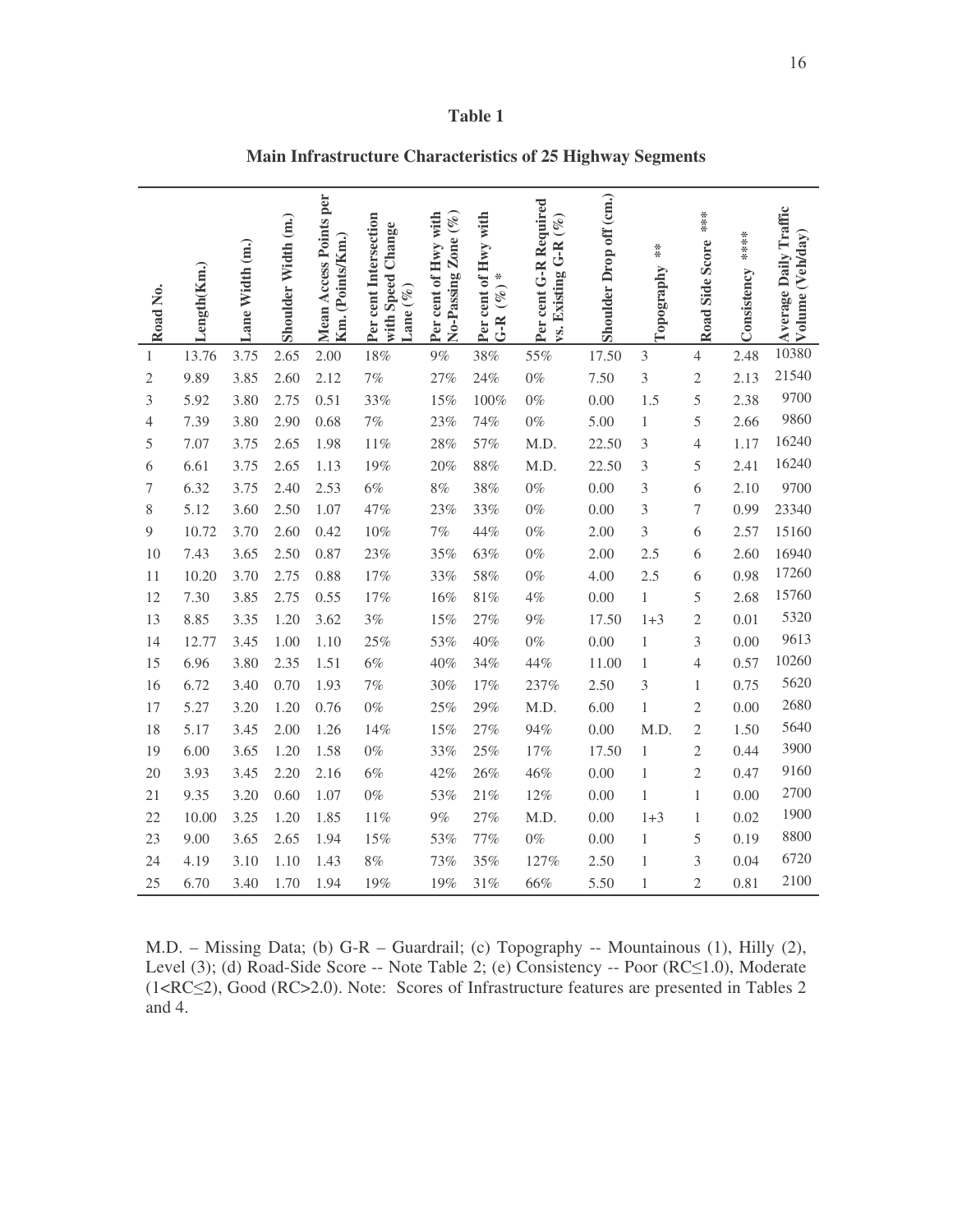# **Road-Side Criteria Score**

# **Score Road-Side Features**  $\mathbf{1}$ • No guardrail along most of the segment length (LGR<30%) Shoulder width less than 0.9 m Shoulder drop-off greater than 0.05 m Rigid obstacles within 9.0 m. or less from the pavement edge Slope of ditch steeper than 4:1; ditch more than 0.40 m. deep, no guardrail No recovery area beyond shoulder **2** • Features as for Score 1, except that the shoulder width is more than 0.9 meter Guardrail length between 30% and 70% of the segment length Shoulder width from 0.9-1.8 m Dangerous roadside features, such as rocks or cuts, cliffs, but with guardrail

- Portion of road without guardrail has rigid obstacles within 9.0 m. of pavement edge or a shoulder drop-off of 0.05 m. or more or no recovery area beyond shoulder
- **4** Features as for Score 3 except that the shoulder width is more than 2.4 meters
- 5 Guardrail length greater than 70% of the segment length
	- Shoulders wider than 2.4 m
	- Dangerous roadside features, such as rocks or cuts, cliffs, but with guardrail
	- No shoulder drop-off and recoverable road side
- Guardrail length is between 30% and 70% of the segment length
	- Shoulders wider than 2.4 m
	- Moderate roadside compared to Score 5
	- No shoulder drop-off and no rigid obstacles closer than 9.0 m. from pavement edge
- 7 Shoulder wider than 2.4 m.
	- No shoulders drop-off
	- Rigid obstacles at a distance greater than 9.0 m. from pavement edge
	- Wide recovery area beyond shoulders
	- Side slope flatter than 4:1
	- Length of guardrail 30% or less of segment length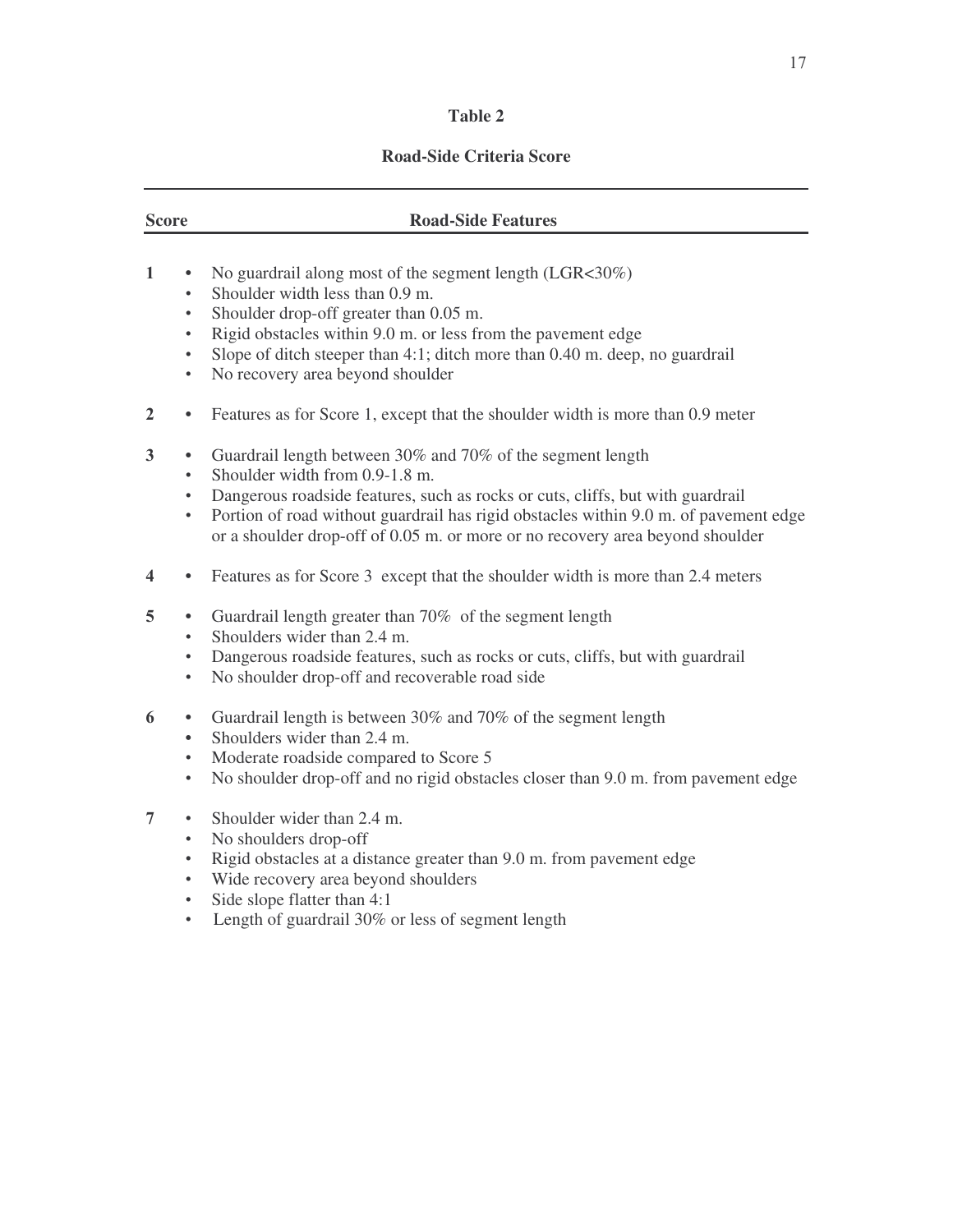**Table 3 Fisher Exact Test for Statistical Significance of Clustering of Points in** *Figure 4*

|                                               |                  | Number of Highways that are |                          |              |
|-----------------------------------------------|------------------|-----------------------------|--------------------------|--------------|
|                                               |                  | <b>Above M-M</b><br>Line    | <b>Below M-M</b><br>Line | <b>Total</b> |
| <b>Number of Highways</b><br>with Crashes per | Less than $0.25$ | 9                           |                          |              |
| <b>Million Vehicle-Km.</b>                    | More than $0.25$ |                             | 15                       | 15           |
|                                               | Total            | Q                           | 16                       |              |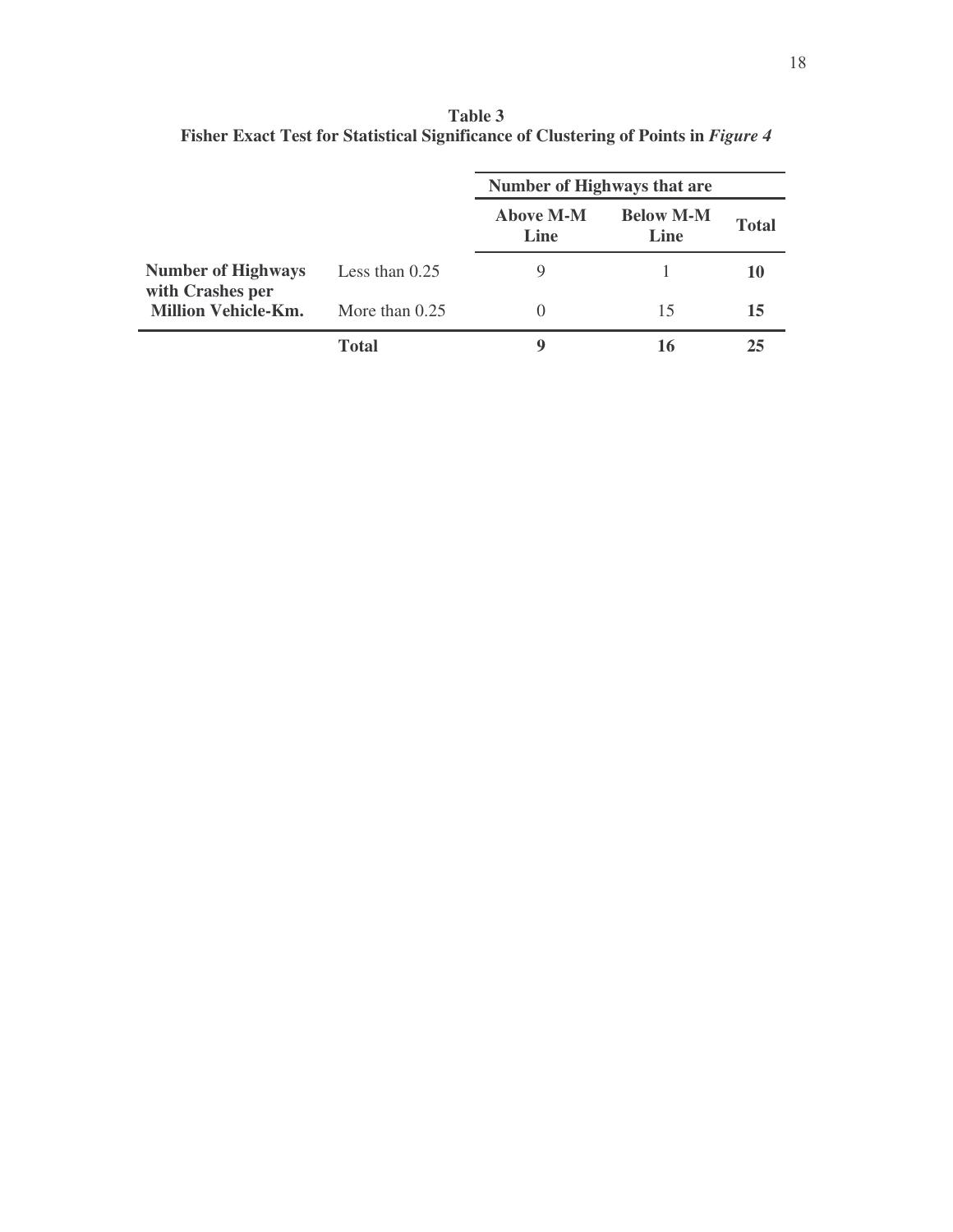| <b>Score</b>                                                        | <b>Shoulder</b><br>Width (m.)                           |             | Percent of<br><b>Highway</b><br>with $G-R^*(\%)$                                  |                                                 | Number of<br><b>Access</b><br>Points/Km. | Percentage of<br><b>G-R*</b> Required<br>vs. Existing G-R<br>$(a)$ $(\%)$                            | <b>Shoulder</b><br>Drop-off<br>(cm.)                            |
|---------------------------------------------------------------------|---------------------------------------------------------|-------------|-----------------------------------------------------------------------------------|-------------------------------------------------|------------------------------------------|------------------------------------------------------------------------------------------------------|-----------------------------------------------------------------|
| $\mathbf{1}$<br>$\overline{2}$<br>3<br>$\overline{\mathbf{4}}$<br>5 | $\leq 0.9$<br>$0.9 - 1.8$<br>$1.8 - 2.4$<br>$2.4 - 3.0$ |             | $0\% - 20\%$<br>$20\% - 40\%$<br>$40\% - 60\%$<br>$60\% - 80\%$<br>$80\% - 100\%$ | $2.35 - 3.00$<br>$1.05 - 1.70$<br>$0.40 - 1.05$ | $3.00 - 3.65$<br>$1.70 - 2.35$           | $\geq 100\%$<br>$50\% - 100\%$<br>$0\% - 50\%$                                                       | > 0.05<br>$\leq 0.05$                                           |
|                                                                     |                                                         |             |                                                                                   |                                                 |                                          |                                                                                                      |                                                                 |
| <b>Score Lane</b>                                                   | Width<br>(m.)                                           | Top.        | <b>Percent of</b><br><b>Highway</b> with<br><b>No-Passing Zone</b>                |                                                 |                                          | <b>Percent of Access</b><br><b>Points with</b><br><b>Acceleration /</b><br><b>Deceleration Lanes</b> | <b>Consistency</b>                                              |
| 1<br>$\overline{2}$<br>3<br>$\overline{\mathbf{4}}$<br>5            | $3.00 - 3.30$<br>$3.30 - 3.60$<br>$3.60 - 3.90$         | M<br>H<br>L | $\geq 60\%$<br>$45\% - 60\%$<br>$30\% - 45\%$<br>$15\% - 30\%$<br>$0\% - 15\%$    |                                                 | $0\% - 9\%$<br>$9\% - 18\%$              | $18\% - 27\%$<br>$27\% - 36\%$<br>$36\% - 45\%$                                                      | $RC \leq 1$ (Poor)<br>$1 < RC \leq 2$ (Moderate)<br>RC>2 (Good) |

**Scores for Infrastructure, Topography, and Consistency Features**

G-R- Guardrail

Top. - Topography M - Mountainous

H- Hilly

L- Level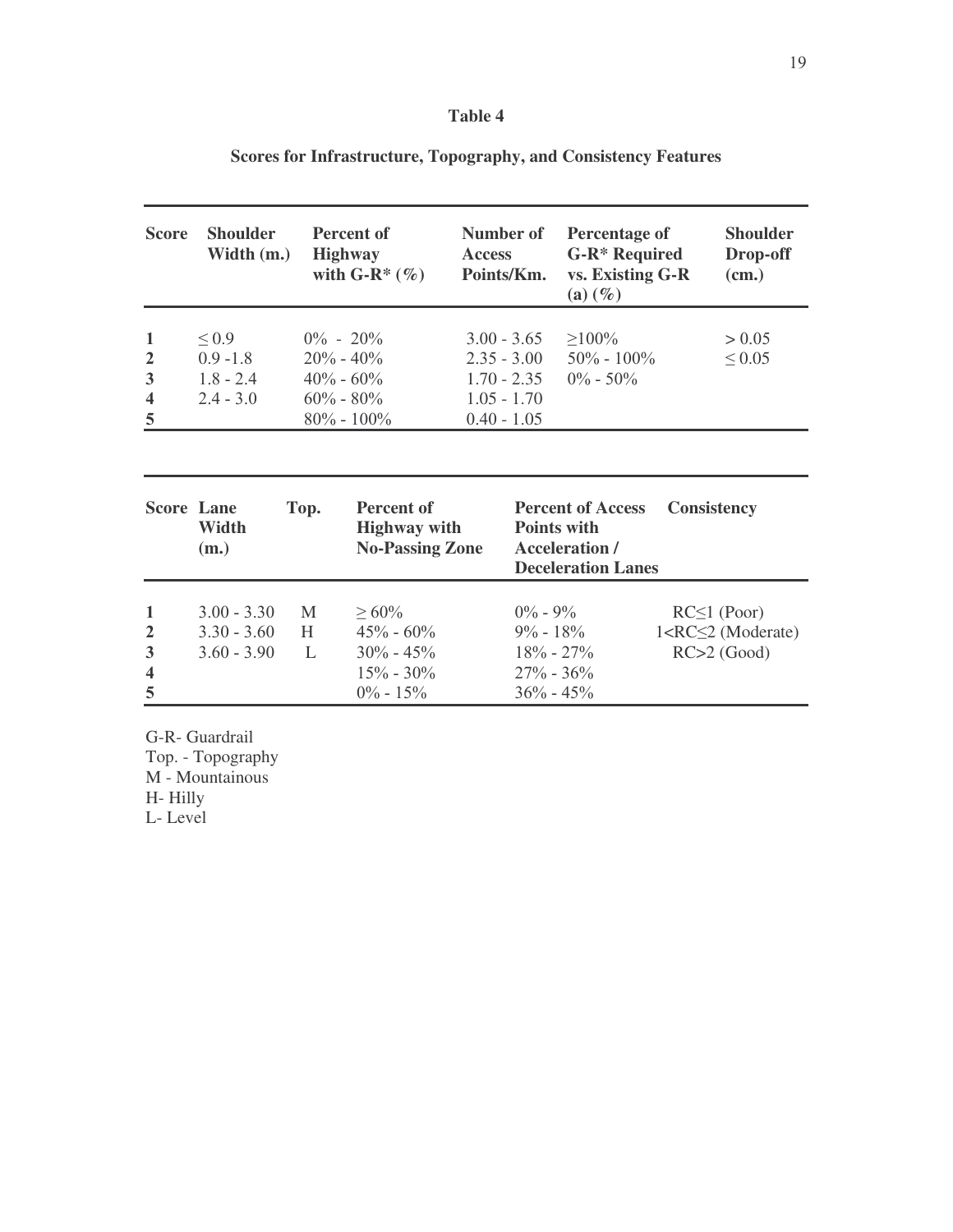| <b>Infrastructure</b><br><b>Characteristic</b> | <b>R</b> -Square | t-test  | <b>Ranking</b> |  |
|------------------------------------------------|------------------|---------|----------------|--|
| Road Consistency                               | 0.55             | $-5.34$ | 5              |  |
| Mean Lane Width                                | 0.41             | $-3.98$ | 4              |  |
| Road-Side Score                                | 0.25             | $-2.75$ | 3              |  |
| Per cent of Highway                            | 0.14             | 194     | 2              |  |
| With No-Passing Zone                           |                  |         |                |  |
| Access Points/Km.                              | 0.04             | 1.69    |                |  |

**Ranking, According to R-Square, of the Infrastructure Characteristics Chosen**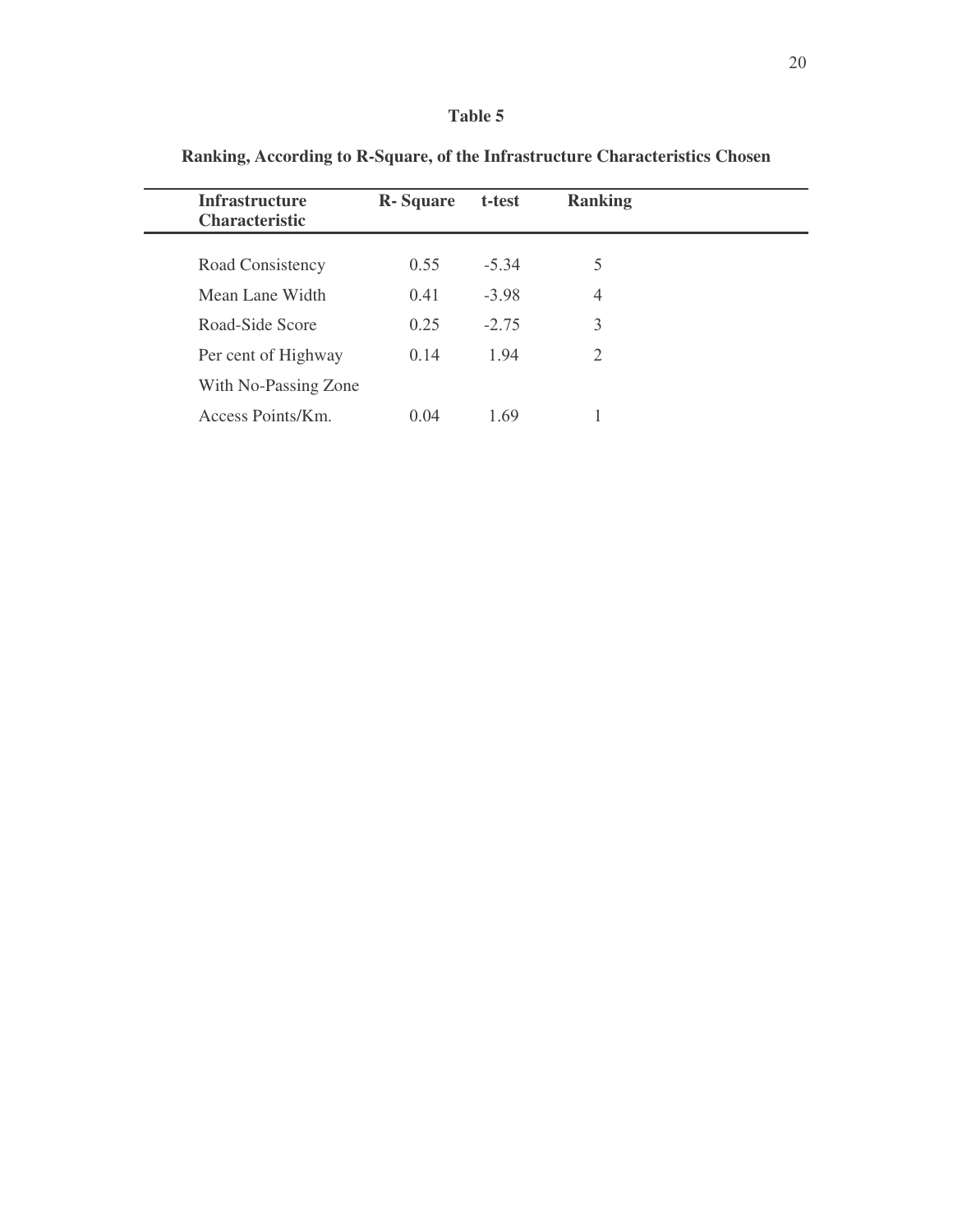| Table 6                                                           |
|-------------------------------------------------------------------|
| <b>Judgment Values According to Relative Importance to Safety</b> |

|            |  |               |                             | RC LW RSS %NPZ AP |                     |
|------------|--|---------------|-----------------------------|-------------------|---------------------|
|            |  |               |                             |                   |                     |
| RC<br>LW   |  | $0.5 \t1 \t2$ | $1 \quad 2 \quad 4 \quad 4$ | $\overline{4}$    | 8<br>$\overline{4}$ |
| <b>RSS</b> |  |               | $0.25 \t 0.5 \t 1 \t 2$     |                   | $\overline{4}$      |
| $\%NPZ$    |  |               | $0.25 \t 0.25 \t 0.5 \t 1$  |                   | 2                   |
| <b>AP</b>  |  |               | $0.125$ $0.25$ $0.25$ $0.5$ |                   |                     |

RC = Road consistency

 $LW =$  Lane width  $(m.)$ 

RSS = Road-Side Score (note Table 2)

%NPZ = Per centage of highway with a no-passing zone  $(\%)$ 

 $AP =$  Number of access points/km. (points/km.)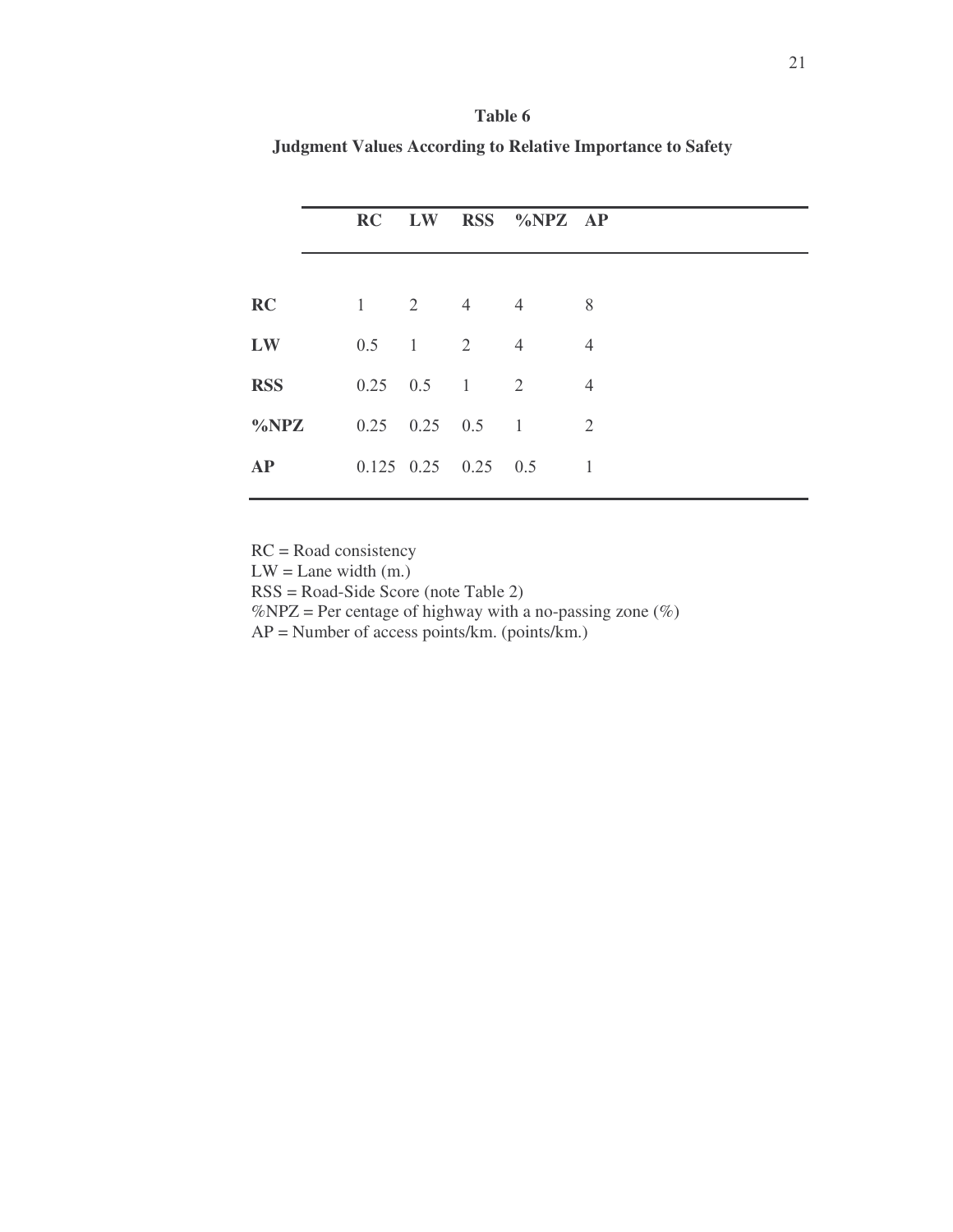| an.<br>٠ |  |
|----------|--|
|----------|--|

| <b>Infrastructure</b><br>Weight<br><b>Characteristics</b> |      |  |  |  |  |
|-----------------------------------------------------------|------|--|--|--|--|
| <b>RC</b>                                                 | 0.45 |  |  |  |  |
| LW                                                        | 026  |  |  |  |  |
| <b>RSS</b>                                                | 0.15 |  |  |  |  |
| $\%NPZ$                                                   | 0.09 |  |  |  |  |
| AP                                                        | 0.05 |  |  |  |  |
| Σ                                                         | 10   |  |  |  |  |

**Weighting Infrastructure Characteristics According to the AHP Method**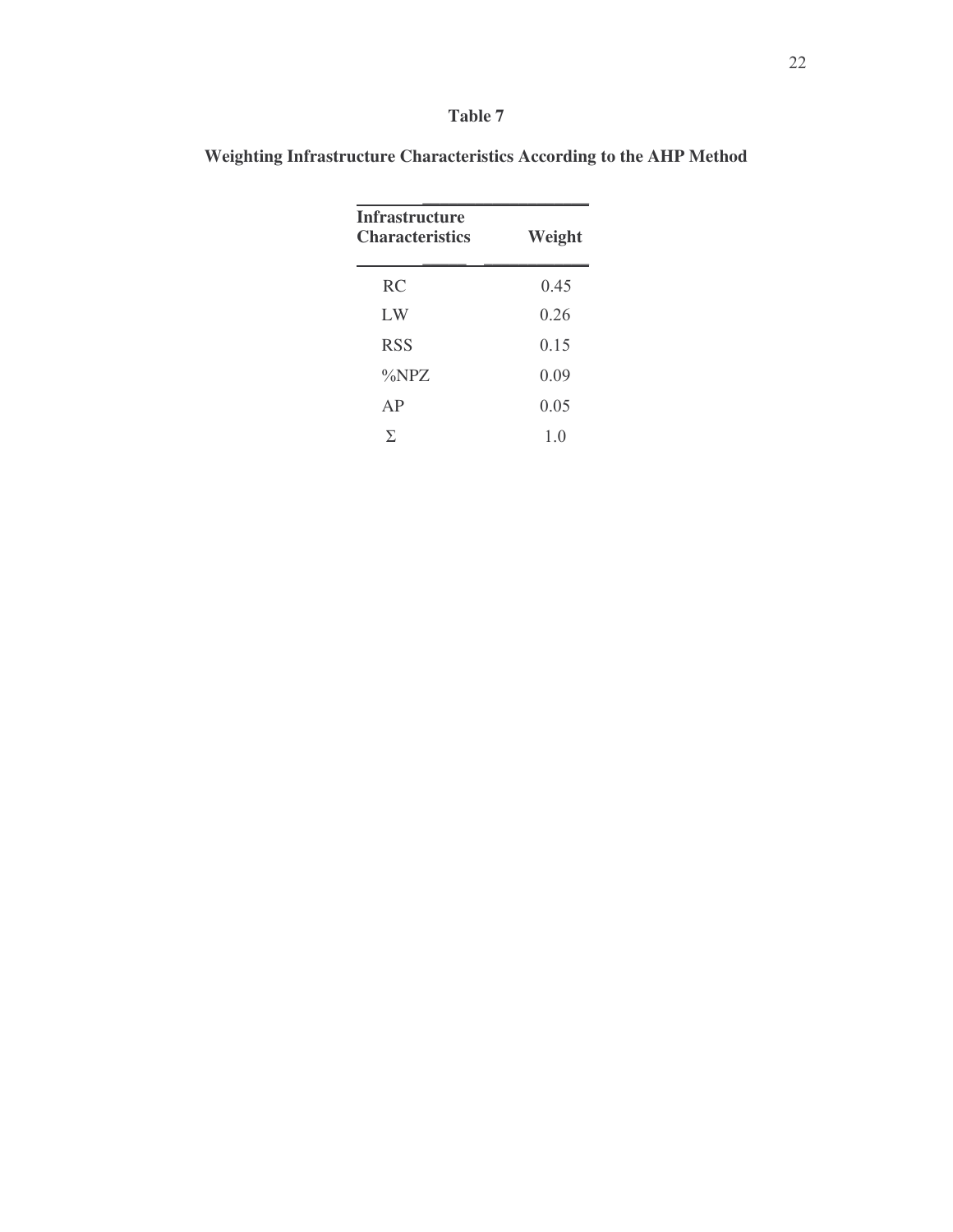| Table 8                                                                                     |
|---------------------------------------------------------------------------------------------|
| <b>Example of Using Crash-Rate Prediction Models for Predicting Crash Rates for Typical</b> |
| <b>Good and Poor Roadways</b>                                                               |

|                |                                              | <b>According to the PCA Method</b>           | <b>According to the AHP Method</b>           |                                              |  |
|----------------|----------------------------------------------|----------------------------------------------|----------------------------------------------|----------------------------------------------|--|
|                | Good<br><b>Infrastructur</b>                 | Poor<br><b>Infrastructure</b>                | Good<br><b>Infrastructure</b>                | Poor<br><b>Infrastructure</b>                |  |
| LW             |                                              |                                              |                                              |                                              |  |
| <b>NPZ</b>     | $3.65$ m.<br>$10\%$                          | $3.2 \text{ m}$ .<br>60%                     | $Score = 3$<br>Score = $5$                   | $Score = 1$<br>$Score = 1$                   |  |
| <b>TOP</b>     | level $(3)$                                  | mountainous $(1)$                            |                                              |                                              |  |
| <b>RC</b>      | 2.8                                          | 0.45                                         | Score = $3$                                  | $Score = 1$                                  |  |
| <b>SW</b>      | $2.7 \text{ m.}$                             | $1.2 \text{ m}$ .                            |                                              |                                              |  |
| <b>SDR</b>     | $0 \text{ cm}$ .                             | 10 cm.                                       |                                              |                                              |  |
| <b>RSS</b>     | 6                                            | $\mathfrak{2}$                               | Score = $6$                                  | Score = $2$                                  |  |
| <b>GR</b>      | $40\%$                                       | 20%                                          |                                              |                                              |  |
| <b>AP</b>      | $0.6$ pts./km.                               | $1.8$ pts./km.                               | Score = $5$                                  | Score = $3$                                  |  |
| <b>SCL</b>     | 50%                                          | 15%                                          |                                              |                                              |  |
| <b>GRR/GRE</b> | 10%                                          | 50%                                          |                                              |                                              |  |
|                | <b>Calculated IC</b><br>(Equation 4)<br>3.86 | <b>Calculated IC</b><br>(Equation 4)<br>2.30 | <b>Calculated IC</b><br>(Equation 5)<br>4.89 | <b>Calculated IC</b><br>(Equation 5)<br>1.64 |  |
|                | <b>Calculated CR</b><br>(Equation 6)<br>0.21 | <b>Calculated CR</b><br>(Equation 6)<br>0.39 | <b>Calculated C</b><br>(Equation 7)<br>0.14  | <b>Calculated CR</b><br>(Equation) 7<br>0.52 |  |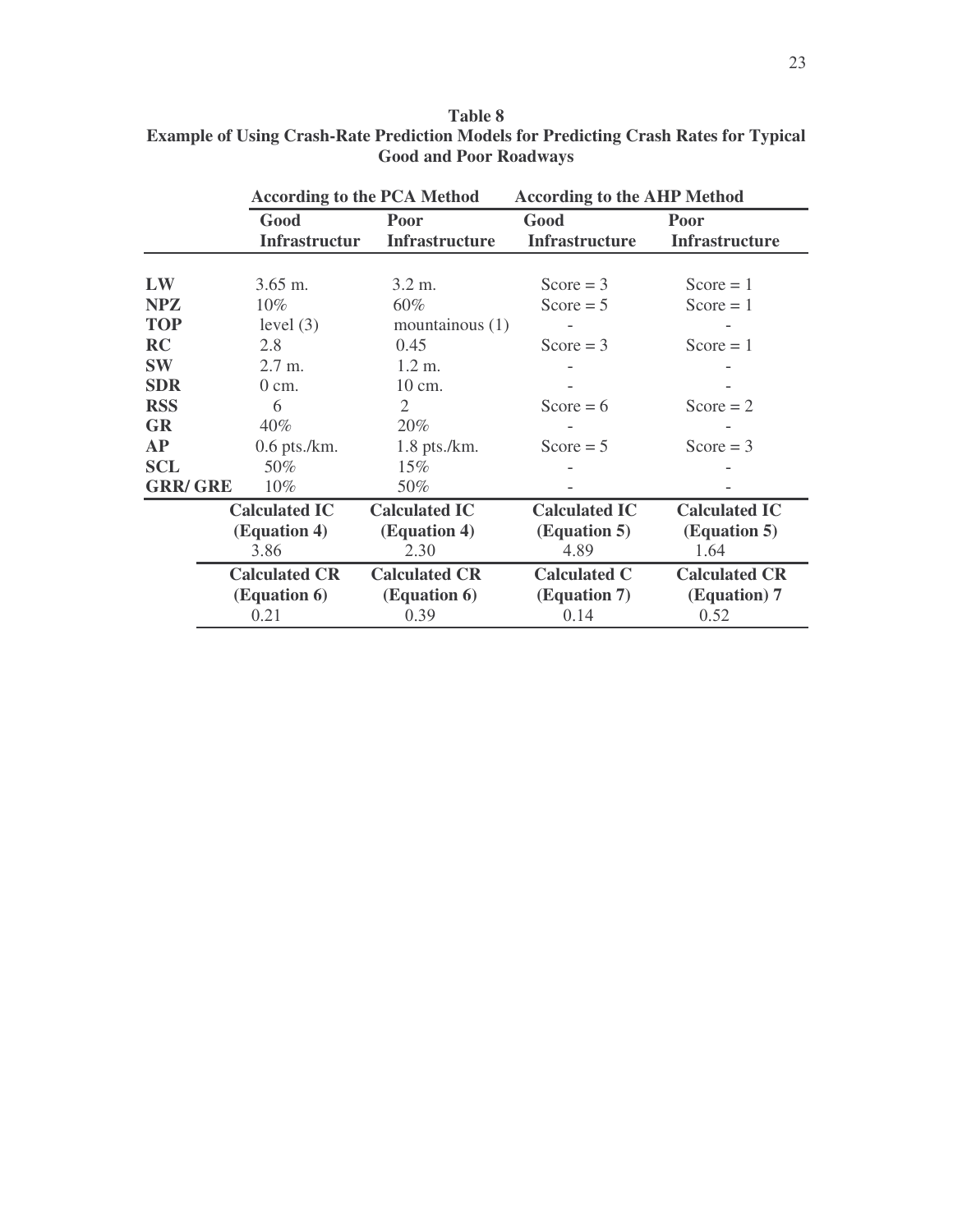

**Figure 1**

**(a) Example of Road Segment; (b) Example of Speed Profile**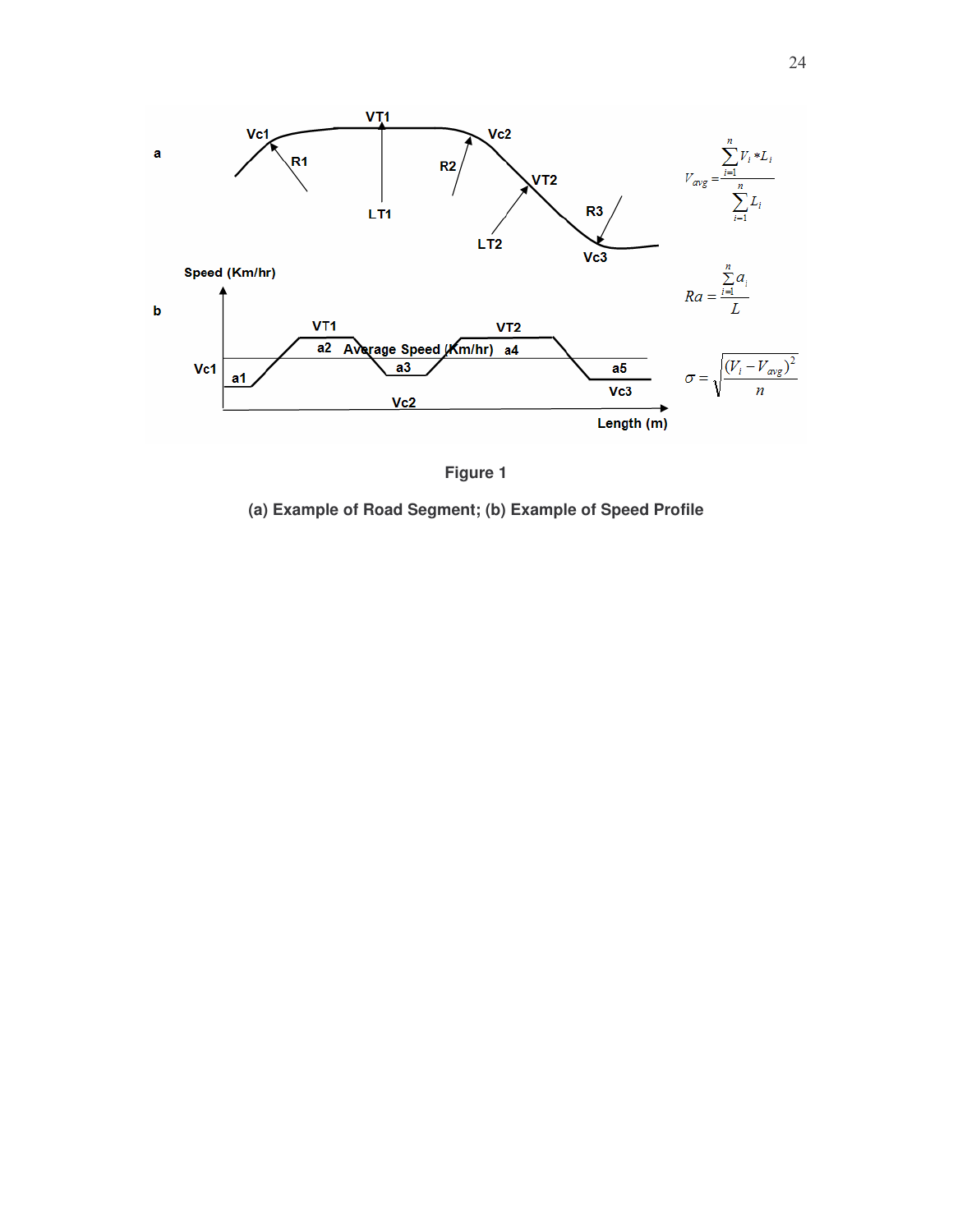

**F i g u r e 2**

**Crash Rates vs. Road Consistency**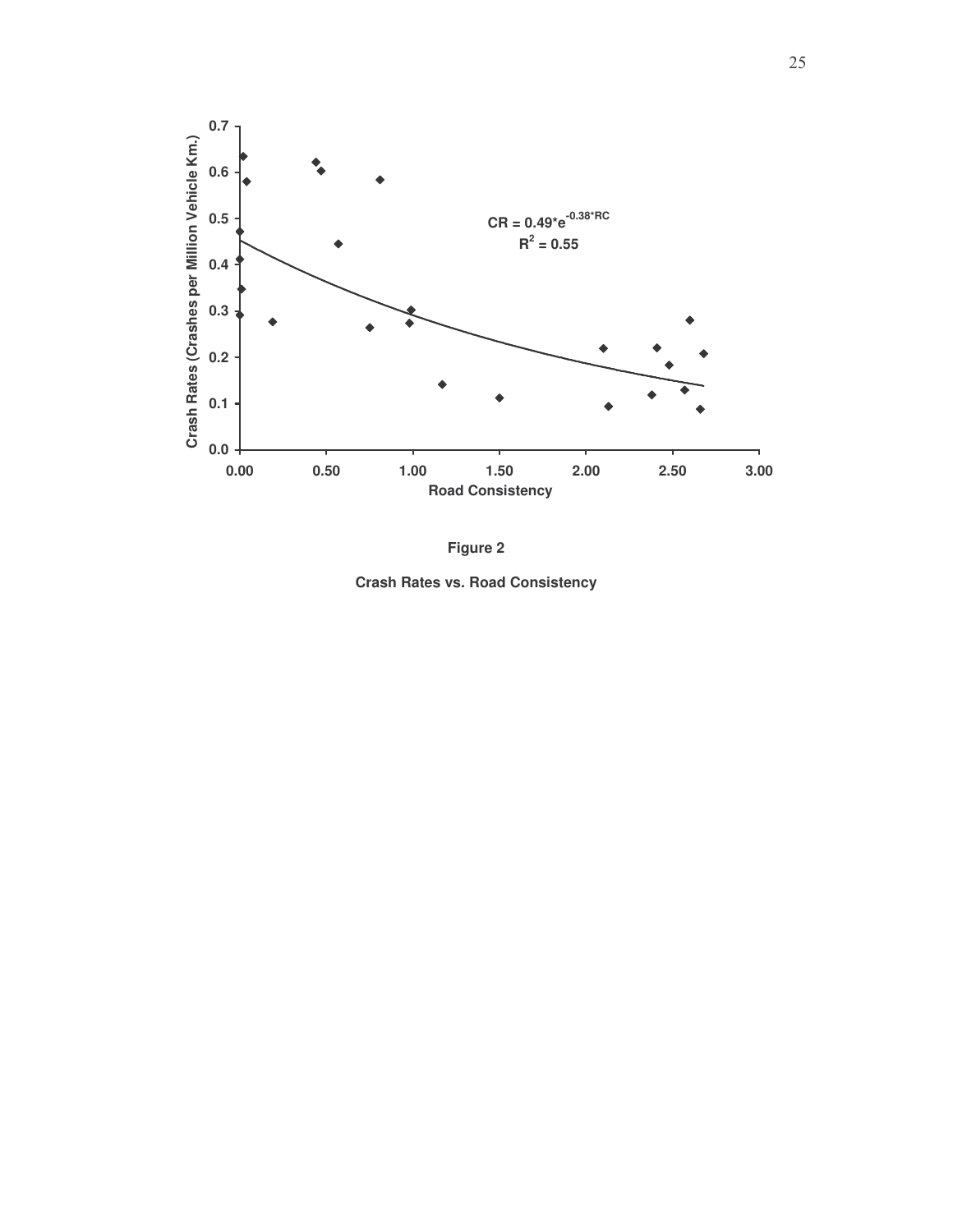

**Figure 3**

**Relationship between Number of Crashes and ADT Volumes on all 25 Highway**

**Segments (the number next to each data point is the road number)**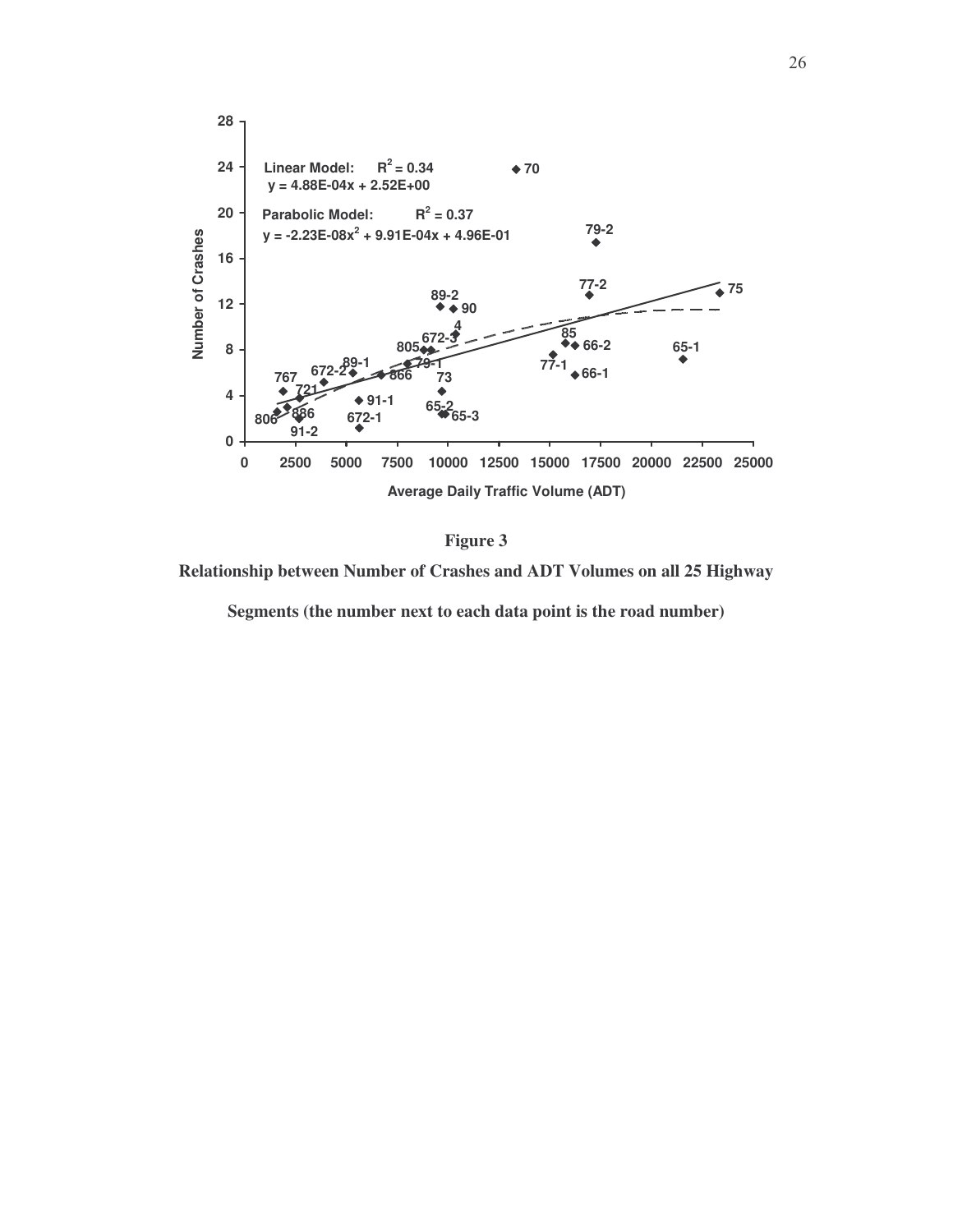

**Road Scatter According to Two Dimensions (xi and yi represent the position of highway i based on its infrastructure similarity to other highways)**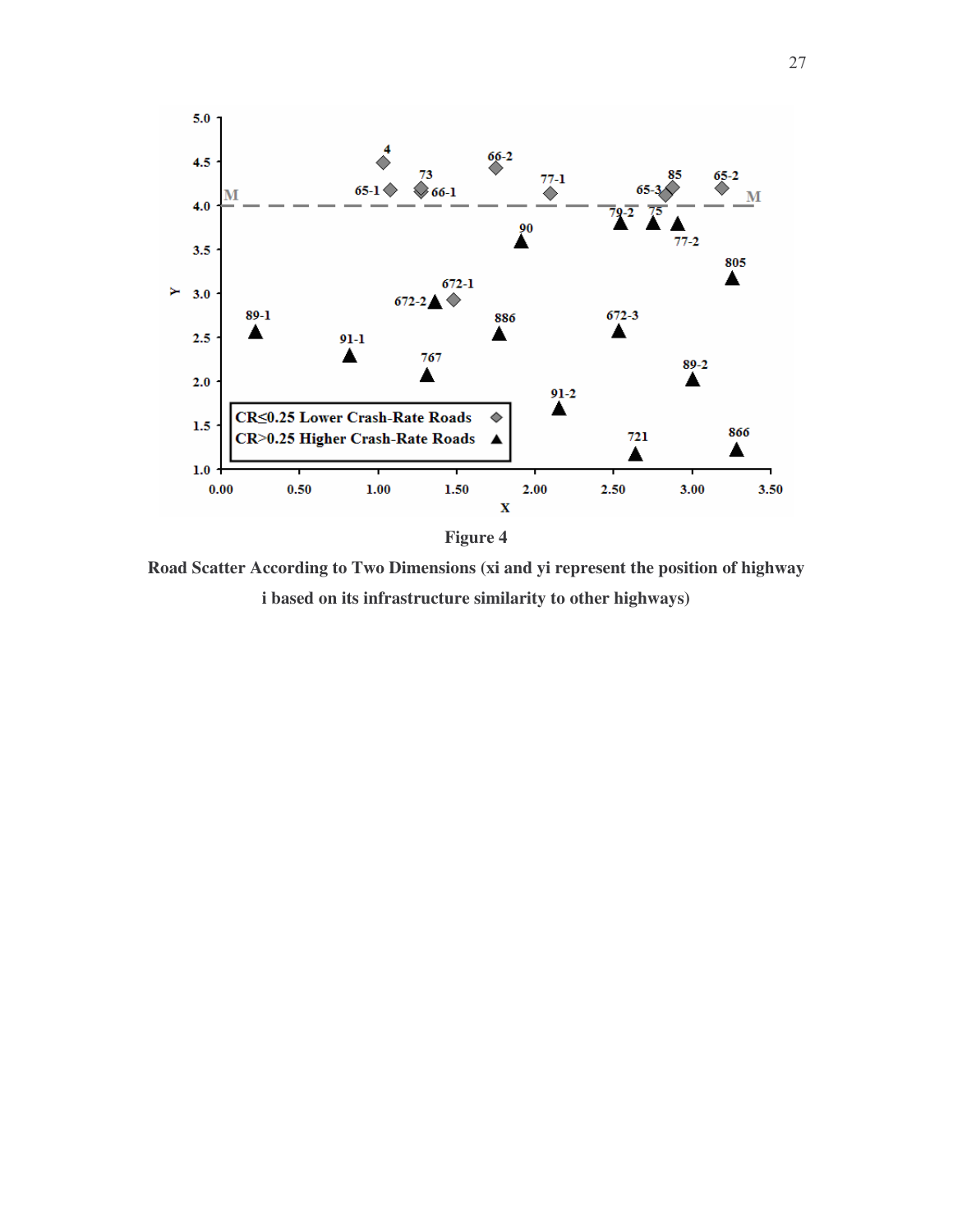



**Crash Rates vs. Lane Width**